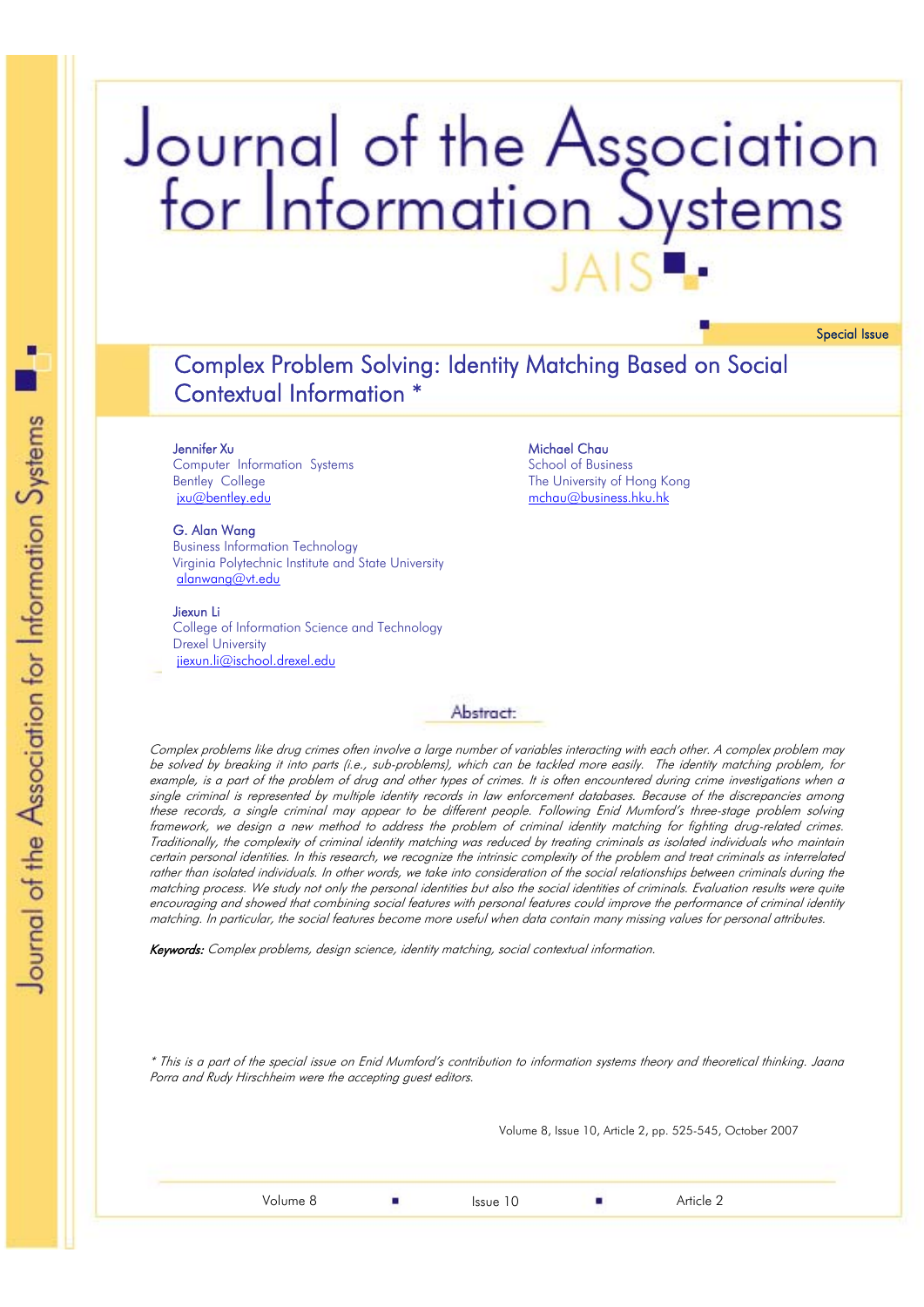## Complex Problem Solving: Identity Matching Based on Social Contextual Information \*

## **Introduction**

Modern society is increasingly facing various complex problems that are "pervasive, spreading unhindered into regions, countries, and economic activities which seem powerless to resist the invasion" (Mumford, 1998, p. 447). Globalization, for example, is such a complex problem that, while bringing numerous opportunities to organizations, has also brought substantial challenges and pressure. Defining complex problems seems to be a good starting point for solving them; however, there has not been a widely accepted definition (Gray, 2002; Quesada et al., 2005). Funke (1991) suggested that complex problems can be understood by contrasting them with simple problems, which can be solved by simple reasoning and pure logic (Quesada et al., 2005), and that they can be characterized by their intransparency, polytely (from the Greek words *poly telos* meaning many goals), complexity, connectivity of variables, dynamic, and time-delayed effects. In other words, the defining characteristics of complex problems are a large number of variables (complexity) that interact in a nonlinear fashion (connectivity), changing over time (dynamic and time-dependent), and to achieve multiple goals (polytely).

One of the two examples that Mumford used to illustrate complex problem solving (Mumford, 1998; Mumford, 1999) is drug crimes, which clearly have all these features: a large number of people interact and cooperate frequently; they play different roles and spread across different countries and regions; they form networks of personnel to carry out various activities (drug production, transportation, distribution, sales, and money laundering); they change from time to time in response to the uncertainty and dynamics in their environments; their goals are to effectively and efficiently maximize profit and minimize damage and loss. Although drug crimes are not directly related to many organizations, they are likely to become one of our society's major problems that will have social, health, and economic impact on our lives (Mumford, 1998).

Solving drug crimes is by no means an easy task. Like many other complex problems, the drug problem consists of many sub-problems, which themselves are also complex. *Identity matching* is such a sub-problem of drug crimes. This problem is often encountered during investigations of an organized crime (e.g., drug trafficking, arms smuggling, and money laundering) or serial crimes (e.g., serial fraud and serial sex offenses). Many criminals, especially drug barons and dealers, often disguise their identities by providing misleading or deceptive information (e.g., fake names and identification numbers). As a result, a single criminal may appear to be two distinct people in two different cases, making it difficult for crime investigators to link the two cases together.

Effectively matching criminal identities is important because it helps enhance the information sharing, collaboration, and coordination abilities of crime investigators, law enforcement, and security agencies at different levels. It allows these government entities to consolidate information from different sources, identify new investigative leads, and perform further analysis by connecting seemingly unrelated cases—one of the most important processes in crime analysis (Brown and Hagen, 2002; Chen et al., 2003; Ianni and Reuss-lanni, 1990), and develop disruptive strategies to break criminal organizations. This would largely facilitate the effort to combat the problem of drugs as well as other crimes.

Information technology has played a critical role in tackling the identity matching problem. Various techniques have been proposed. Unfortunately, the effectiveness of these techniques still needs to be improved. In this paper, we design a new method for tackling the problem of matching criminal identities. Traditionally, the complexity of criminal identity matching was reduced by treating criminals as isolated individuals who maintain certain personal identities. Such an approach is too simplistic and does not consider the relationships between criminals who are involved in the illegal drug dealing and trafficking processes. As Mumford pointed out, drug crimes must be viewed from a network perspective (Mumford, 1998). In this research, we recognize the intrinsic complexity of the identity matching problem and treat criminals as interrelated rather than isolated individuals. Each individual plays one or more parts, be it a dealer, a smuggler, or a drug user, in a large social network. In other words, we take into consideration the social relationships between criminals and study not only the personal identities but also the *social identities* of criminals. We hope to find out whether social contextual information can help improve the effectiveness of identity matching techniques and whether these additional features become more useful when the data quality is low.

Our research can be understood in terms of Mumford's three-stage problem solving framework (Mumford, 1998): seeing the total picture, developing strategies, and taking action. The framework is general enough to provide a guideline for solving any complex problem. We position our research in the third stage, in which we attempt to operationally address the identity matching problem, a specific facet of the drug crime problem.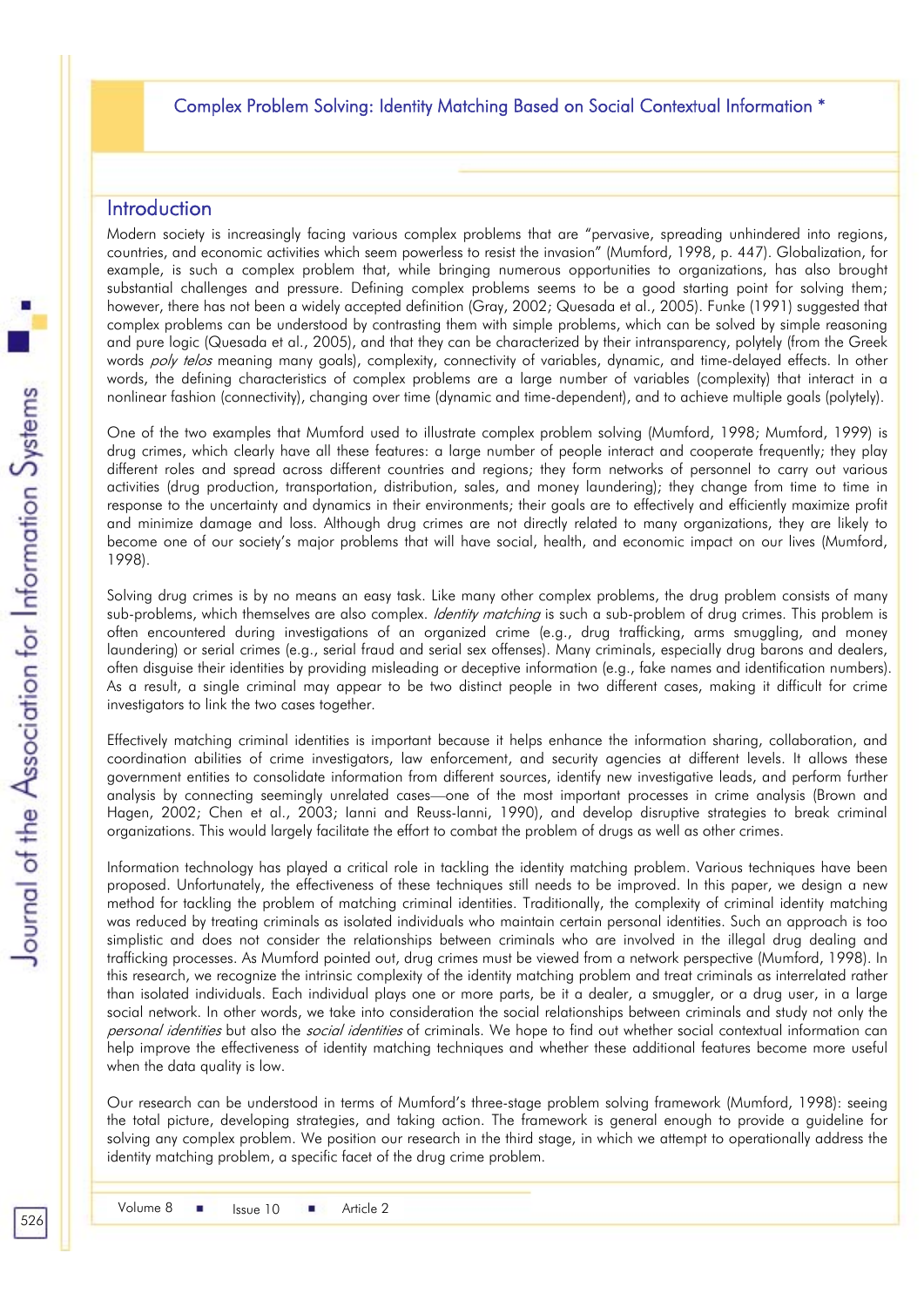The rest of the paper is structured as follows. First we review related literature on the concept of identity and existing identity matching techniques. Research questions are then raised. In the next section, we present our research design and propose an identity matching method using both personal and social features. We then report on the evaluation studies for assessing the effectiveness of the proposed method based on real drug crime data. The identity matching problem is then discussed in the larger context of the illegal drug problem using Mumford's three-stage framework. Finally, we conclude our paper with some discussion on the limitations, implications, and future work of our research.

# Theoretical Background and Related Research

#### Theories of Identity

The concept of identity has long been studied in philosophy, psychology, and sociology. Identity generally has two basic aspects: personal identity and social identity. Personal identity is defined as one's self-perception as an individual (Cheek and Briggs, 1982). It deals with the necessary and sufficient conditions under which self persists over time. For example, people often ask common questions about their personal identities: Who am I? Where did I come from?

The theories of social identity diverge between the psychological view and sociological view. The psychologically-based theory of social identity (PSIT) deals with the cognitive and psychological process of an individual's self-perception as a member of certain labeled categories (Tajfel and Turner, 1986; Turner, 1999), including a nationality, culture, ethnicity, gender, and employment. The sociologically-based identity theory (SSIT), on the other hand, "focuses on the relationships between social actors who perform mutually complementary roles (e.g., employer-employee, doctor-patient)" (Deaux and Martin, 2003, p. 102). The emphasis is on the interpersonal relationships between people and the social structure and context formed based on the relationships (Stryker and Serpe, 1982). The social context determines the specific roles an individual takes. For example, a man can take different roles in his family: the father of his children, the son of his parents, and the husband of his wife. An individual's social identity, in this sense, is defined by the role-based interactions between the individual and the surrounding people (Stryker and Serpe, 1982).

Research on the concept of identity provides a sound theoretical foundation for our study. Although these theories do not explicitly indicate which features can be used in the identity matching problem, they point to the directions in which useful information can be found to tackle the problem. Based on these theories, we categorize identity information into *personal* information and social contextual information.

For both types of information, our interest is in the features that can be used to practically distinguish an individual from others. Clarke (1994) listed a number of personal features that can be used in human identification such as name, physical characteristics, and appearance. These personal features can be categorized into four types: *given identity features, physical* characteristics, biometric features, and biographical features. Given identity features are identifiers assigned to an individual at birth, such as name, date of birth (DOB), place of birth, mother's maiden name, and Social Security Number (SSN). Physical characteristics include weight, height, hair color, eye color, and visible physical marks such as tattoos. Biometric features include characteristics that are unique to an individual such as fingerprints, DNA, iris, hand geometry, and voice, among many others. Information that builds up over an individual's lifespan comprises the individual's biographical identity, examples of which are education and employment background, credit history, medical history, crime history, etc.

For social identity, SSIT is more relevant to our research because our interest is not in the psychological process of selfperception but in the external features of social identity. We focus on the proximate social groups of individuals. A social group around an individual is defined by people directly interacting with him/her. The social contextual information, which includes the social structure of the group, the relationships between the individual and other members, and the roles the individual takes, is used for defining the individual's social identity.

In reality, different kinds of personal information vary in availability and reliability. For example, identity records stored in law enforcement databases often only contain individuals' simple given identity features, physical characteristics (e.g., weight and height), and sometimes biometric features. The given identity information is subject to deception and many other data quality issues. The physical characteristics are not reliable since they often can be easily altered. Hair color, for example, can be changed from time to time. Although biometric features such as fingerprints and DNA are the most difficult to falsify and can reliably identify an individual, they are rarely available.

The social identity of an individual, in contrast, usually cannot be easily altered or falsified because such information is embedded in the social context formed through the interactions of group members. The social contextual information is expected to provide additional information for distinguishing an individual from others. Thus, our first research question is: RQ1: Can we use social contextual information to help match criminal identities?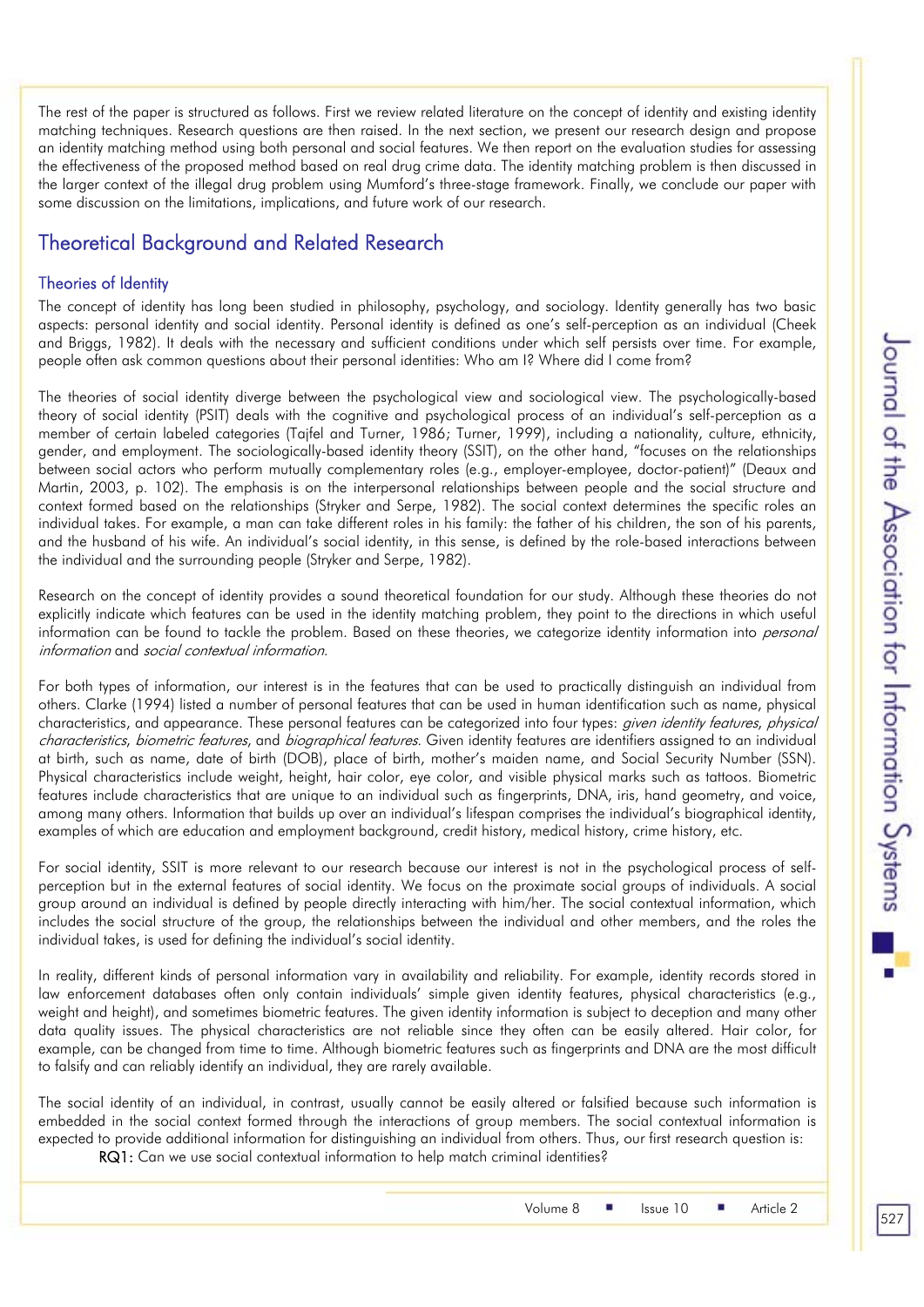#### Existing Identity Matching Techniques

The effectiveness of existing identity matching techniques is far from satisfactory. One important reason is that they utilize only personal features that are available in current record management systems used by most law enforcement and intelligence agencies. The success of these techniques, to a large extent, relies on the high quality of data. When data quality is low due to deception (Wang et al., 2004), errors (Redman, 1998), or missing values, personal features cannot provide sufficient and correct information for matching identities accurately and effectively.

Based on the way that a matching decision model is constructed, existing techniques can be categorized into two types: heuristic techniques and machine learning techniques. Heuristic techniques often rely on domain experts to manually specify decision rules. In a study on cross-jurisdictional information integration, Marshall et al. (2004) provided a simple identity matching heuristic based on domain experts' suggestions. The heuristic considers two identity records as a match only if their first name, last name, and DOB values are identical. This method is subject to a high rate of false negatives. Due to data quality issues, it is very likely that identity records referring to the same individual may have disagreeing values in any of the three attributes. The IBM DB2 Identity Resolution (EAS), an advanced heuristic matching technique, is a leading commercial product designed to manage identity records (Jonas, 2006). A resolution or matching score is calculated for a pair of identity records using a set of rules pre-defined by domain experts. Matching decisions are made based on the score with certain rules. For example, if the DOB and last name values of two identity records are identical and the matching score of their first names is above 70, the two records are resolved into one. Another example of the decision rules is that if the overall resolution score of two identity records is greater than 100, they are resolved to the same individual. Such a rule-based technique relies heavily on experts' involvement in defining the rules for satisfactory matching performance. The rule-defining process often is very time-consuming, and the rules have low portability in different settings. Thus, the applicability of heuristic approaches is rather limited in practice.

A machine learning technique automatically builds a decision model by learning the parameters in the model from a training dataset. The training set consists of pairs of records that have already been classified as match or non-match. Compared with heuristic techniques, they are quite efficient, with less or no human intervention. Machine learning techniques compare two records by individual features, and the decision model requires the calculation of a similarity score between the records based on these features. Dey et al. (2002), for example, proposed an integer programming approach for entity reconciliation. The objective function of the model is to minimize the total cost of type-I and type-II errors in matching decisions based on similarity scores. The problem with this approach is that it assumes that one entity from a data source can be matched to one and only one entity in the other data source. However, this assumption is rarely true in the real world. Brown and Hagen (2002) proposed a data association method for linking criminal records that possibly refer to the same suspect. This method compares two records and calculates a total similarity score as a weighted sum of the similarity scores of all corresponding feature values of the two records. This method makes use of various features such as hair color, eye color, and other physical characteristics. However, it does not provide a decision model based on which a matching decision can be made.

Wang et al. (2004) proposed a record comparison algorithm for detecting deceptive criminal identities. It uses four personal features: name, DOB, SSN, and address. A normalized Euclidean function is used to calculate the overall similarity score. Two records are considered a match if the similarity score is higher than a pre-defined threshold. Experiments showed that this technique was effective in matching identity records.

Although machine learning techniques are more efficient than heuristic approaches, learned decision models may be flawed due to factors such as low data quality. Wang et al. (2006) revealed that missing data could significantly affect the performance of the record comparison algorithm. Incomplete records with many missing values can be mistakenly matched up, resulting in a higher error rate. For example, two records that both have only "John" recorded as the first name and values of all other features (e.g., last name, DOB) missing would be considered a match by the decision model. This is a common limitation of many identity matching techniques utilizing only personal features.

In summary, identity matching is a complex problem as it deals with many different limitations such as criminal deception and data quality issues. More importantly, criminals are not isolated individuals but relate to and interact with one another. Existing identity matching techniques that use only personal features cannot effectively tackle the identity matching problem when the data quality is poor. Our second research question deals with the effectiveness of our method when data quality varies:

RQ2: Under what circumstances (e.g., levels of data quality) does social contextual information show more effectiveness for identity matching?

t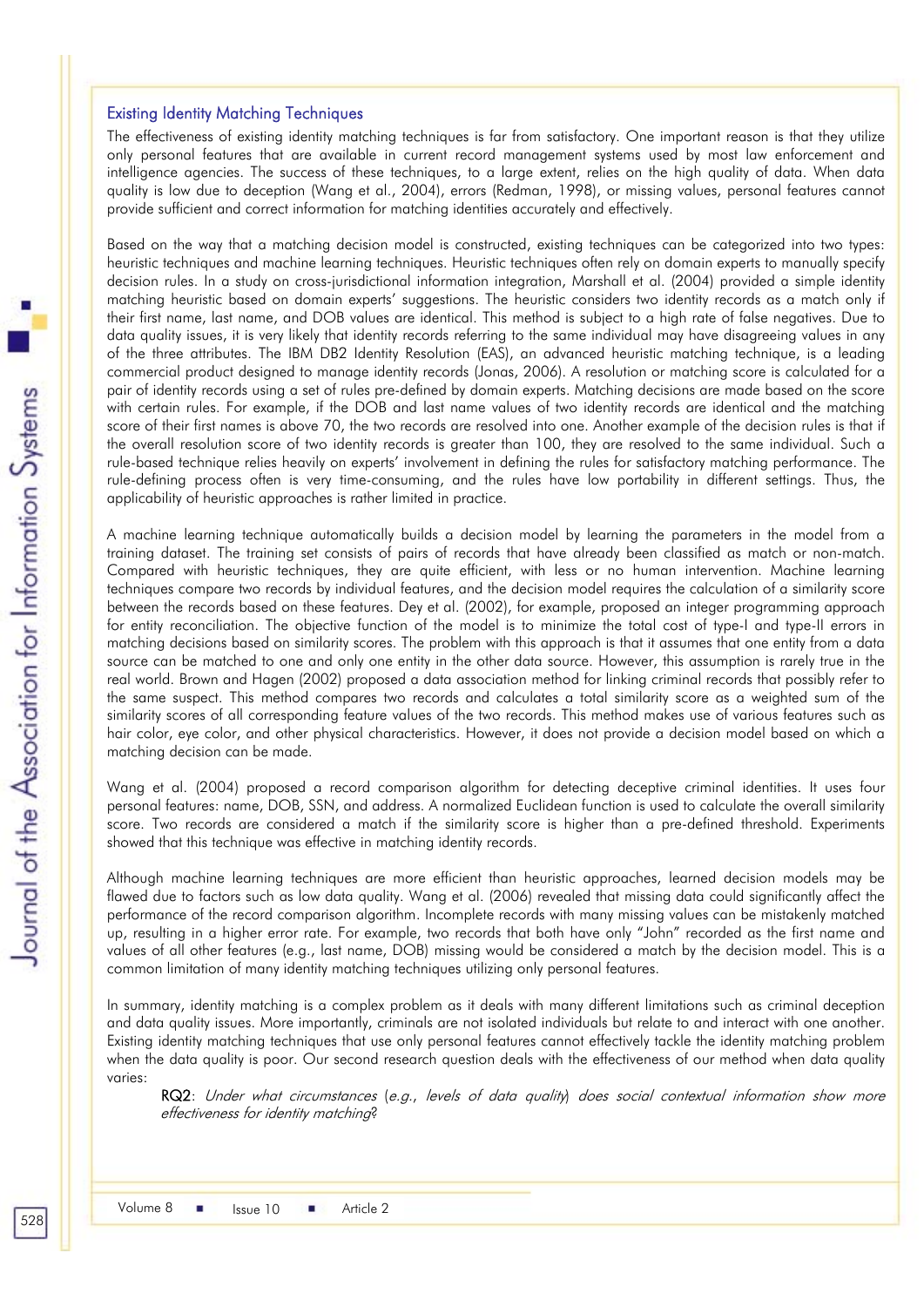# Research Design

We follow the design science methodology presented in Hevner et al. (2004) because design science is inherently a problem solving paradigm. Unlike natural science that aims at developing laws and theories that "make claims about the nature of reality," design science "attempts to create things that serve human purposes." The key question to ask in design science is not "how and why things are" but "does it work?" or "is it an improvement?" (March and Smith, 1995, p. 253). The goal of design science research is to address "unsolved problems in unique or innovative ways or solved problems in more effective and efficient ways" (Hevner et al., 2004, p. 81). This goal is achieved by building and applying the designed artifacts, which may be constructs, models, methods, and instantiations (March and Smith, 1995). Our research is aimed at addressing the identity matching problem that has not been completely solved. The artifact we have built is primarily a method that improves existing techniques innovatively. Both our research questions are intended to answer one fundamental question: does the method work?

Hevner et al. (2004) provided seven guidelines for design science research: (1) design as an artifact, (2) problem relevance, (3) design evaluation, (4) research contributions, (5) research rigor, (6) design as a search process, and (7) communication of research. Fundamentally, design is both a product (artifact) and a process (build and evaluate). In other words, what is essential to design science research is to design an artifact (Guideline 1) through the construction (Guideline 6) and evaluation (Guideline 3) process. We have already discussed the relevance of the identity matching problem (Guideline 2) in the context of drug crimes. In this and the next section we will focus on the process and product of our design following Guidelines 1, 3, and 6. Research rigor (Guideline 5), contributions (Guideline 4), and communication (Guideline 7) will be discussed in the last section.

Our design artifact (method) can be considered to be a machine learning technique. It consists of four major components: feature extraction, person record clustering, within-cluster pair-wise comparison, and classification. Figure 1 illustrates how these four components work together to match criminal identity records. These four components can also be viewed as three processes: search (or extract), compare, and decide. In the first process, important features (personal and social) are identified and extracted from criminal records. In the comparison process, which consists of the clustering and pair-wise comparison components, the extracted features are used to find out how similar two originally unrelated records are. In the



last process, the decision to classify the two records as either a match or a non-match is made based on a similarity score resulting from the comparison process.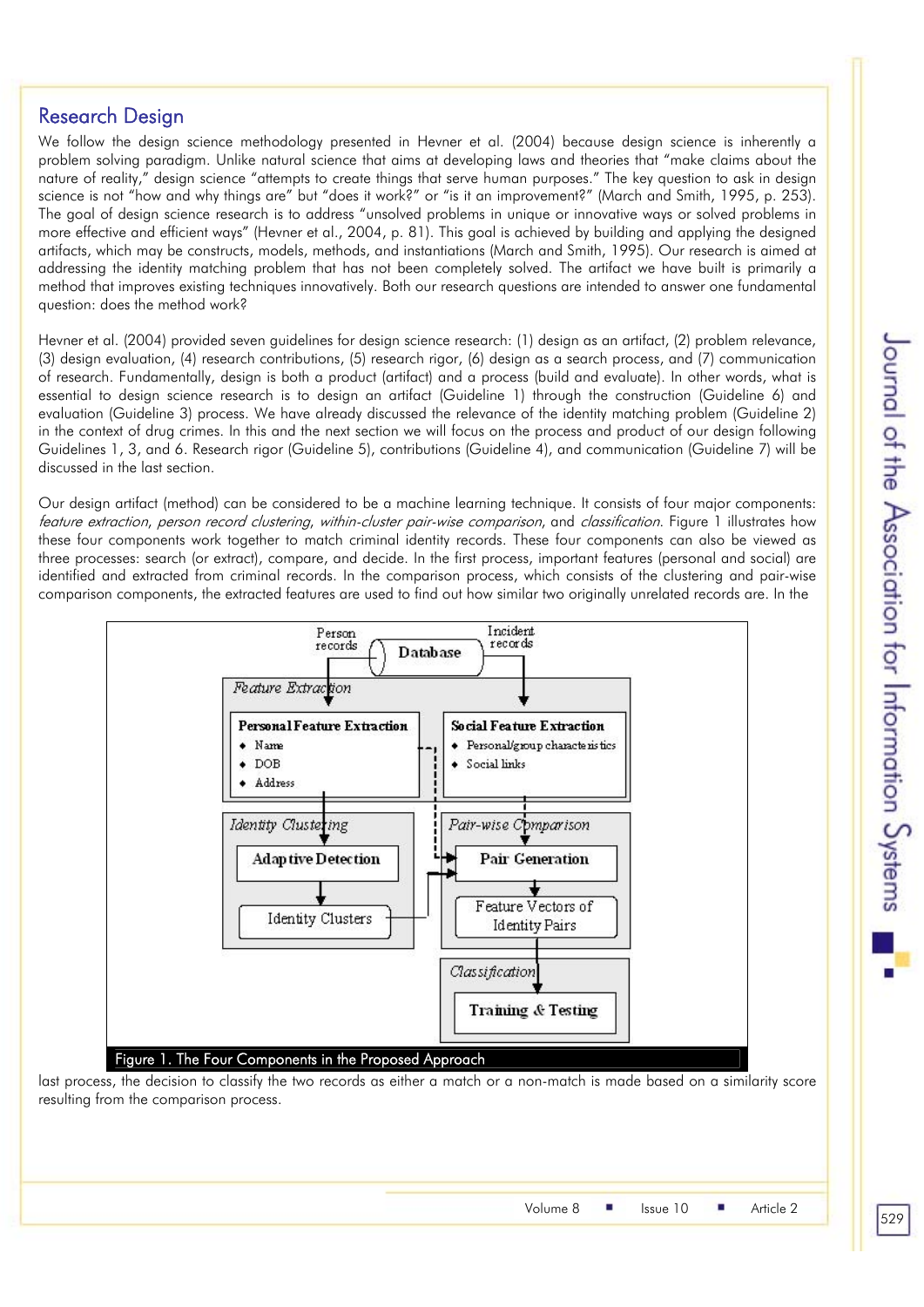#### Feature Extraction

Feature extraction is basically a search process in which we reduce the solution space by identifying and constructing features, given available data, which can most effectively match those seemingly unrelated criminal records. We leverage information from two basic types of records in law enforcement databases: person records and crime incident records. Person records usually contain basic given identity information (e.g., name, DOB, gender), physical characteristics (e.g., height, weight), and sometimes biometric data such as fingerprints. Because biometric information is rarely available and physical characteristics often are unreliable we use only given identity features to represent personal identity information. Incident records contain information about specific crime incidents (e.g., time, place, and crime type), as well as persons involved and their roles. The role of a person in a crime can be suspect, arrestee, victim, witness, etc. In this paper, we use only three roles that are generally available in most law enforcement databases: suspect, arrestee, and victim. Since it was found in a previous study (Schroeder et al., 2007) that the suspect and arrestee types are very similar, we combine them and use suspect/arrestee to represent both.

We use two types of features in our method: personal features and social features. Personal features include first name, last name, DOB, and address in person records. Social features, which usually are not directly available in police records, are extracted from crime incident records. We consider the roles a person took, the types of crimes the person was involved in, and the relations between the person and those he/she committed crimes with. Specifically, these social features include personal role, person-associated crime type, social link, group role, and group-associated crime type.

Personal role. Although this feature contains "personal" in its name, it is actually a type of social feature. The theory of social identity (SSIT) suggests that the role an individual takes in a social context is an important indicator of his/her social identity (Deaux and Martin, 2003). The value of the personal role is derived from incident records based on the roles a person took in past crimes. Specifically, the personal role feature of a person,  $f_i(t)$ , is represented as a point in a twodimensional space indicating how frequently a person played one of the two roles (suspect/arrestee or victim):

$$
f_i(\eta) = (s a_i, v_i),
$$

where sa<sub>i</sub> (or v<sub>i</sub>) is the number of times person *i* acted as a suspect/arrestee (or victim) divided by the total number of past crimes that *i* was involved in. Obviously,  $sa_i + v_i = 1$ . Because the personal role feature somewhat summarizes the crime history of a person, it can also be viewed as a type of biographical information.

Person-associated crime type. This feature is based on the types of crimes that a person was involved in. For example, one person might have been involved more frequently in drug-related crimes, while another person has been involved in more automobile thefts. This feature is defined as the percentage of different categories of crimes a person was involved in:

$$
f_c(1) = (c_{i1}, c_{i2}, c_{i3}, \ldots),
$$

where  $c_{i1}$ ,  $c_{i2}$ ,  $c_{i3}$  are the frequencies of the types of crimes person *i* was involved in. Again,  $c_{i1} + c_{i2} + c_{i3} + ... = 1$ . In this research we use 61 categories of crime types including narcotic drug offenses, homicide, sexual assault, robbery, etc.

Social link. Drug crimes are carried out by networked criminals. To find out who is related to a person in question, we need the social link information. Because no social link information is directly available in law enforcement databases, we use the concept space approach (Chen and Lynch, 1992) to extract co-occurrence links from crime incident records. The concept space approach is widely used in information retrieval applications (Chen et al., 1998; Hauck et al., 2001). It generates a thesaurus from documents by calculating the frequency with which two words or phrases appear in the same documents. The more frequently two words or phrases appear together, the more likely it will be that they are related terms. We treat each incident record as a document and each person's name as a phrase. We then calculate co-occurrence weights based on the frequency with which two people appear together in the same crime incident. We assume that criminals who committed crimes together might be related and that the more often they appeared together the more likely it would be that they were related. As a result, a non-zero value of a co-occurrence weight implies a link between two persons (Hauck et al., 2002).

Group role. This feature captures the characteristics of the social group surrounding a person. We consider the collection of people who are directly related to the person to be his/her social group. In other words, the characteristics of the social group of a person are represented by the characteristics of his/her immediate "neighbors." Figure 2 illustrates the social group realization. Because persons 2, 3, 5, and 6 are directly connected to person 1, they represent the social group that person 1 belongs to. Person 4, on the other hand, is not a member of this social group because he/she is not directly related to person 1.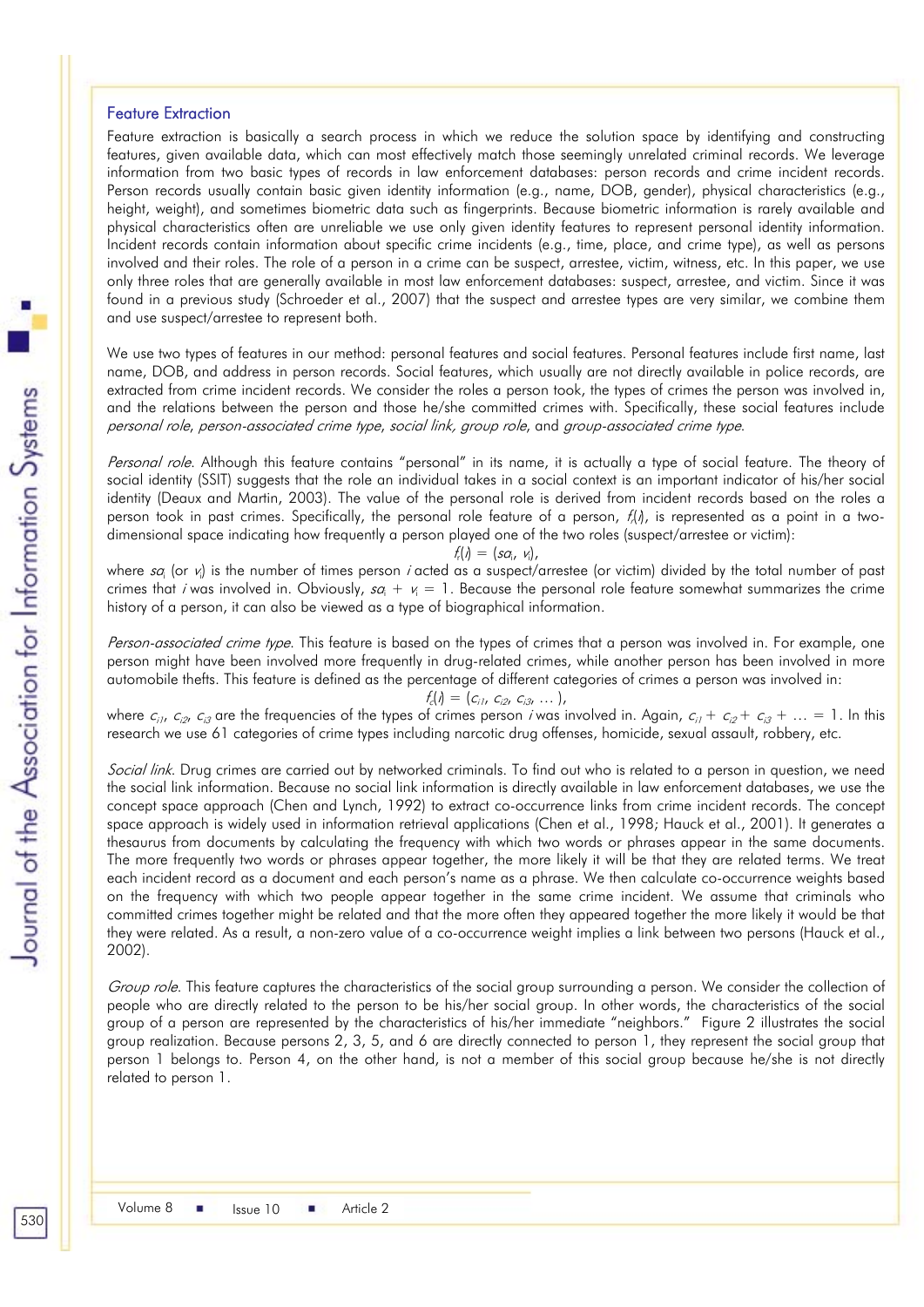

Assuming the values of personal role features of members in the social group  $q$  surrounding person *i* are known, the group characteristic is represented as a point in a two-dimensional space:

$$
f_r^{\,g}(i) = \left(\frac{\sum_{j\in g} s a_j}{n_g}, \frac{\sum_{j\in g} \nu_j}{n_g}\right),\,
$$

which is the average of group members' personal role feature values.  $n_e$  is the size of the social group.

Group-associated crime type. Similar to the group role feature, this feature is derived from the crime type profiles of the members in the group around person *:* 

$$
f_c^{\,g}(i) = \left(\frac{\sum_{j\in g} c_{j1}}{n_g}, \frac{\sum_{j\in g} c_{j2}}{n_g}, \frac{\sum_{j\in g} c_{j3}}{n_g}, \ldots\right).
$$

#### Person Record Clustering

The comparison process is used to find potentially matching records. To find matching identity records in a database, one approach is to compare every pair of records in the database. However, law enforcement databases often maintain millions of records. It is almost impossible to examine every pair of records in the database. Thus, in the clustering component, we first use an adaptive detection algorithm (Wang et al., 2006) to reduce the comparison space by filtering out obvious nonmatching identity pairs based on personal features (e.g., name, DOB). The algorithm generates a list of clusters. Identity records belonging to the same cluster are considered to be candidates for matching identities. In the next component, each pair of candidates in the same cluster will be compared to find their similarity.

Because the main goal of this clustering component is to reduce the comparison space, we do not need to use all the features (including social features). In addition, the extraction of social features, especially the social links, is often very timeconsuming for large databases. By reducing the comparison space, only the social links for candidate identities have to be extracted, thus significantly lowering the demand for computational resources.

In this clustering component, each person record is represented as a feature value vector,  $F(i) = {f_1(i), f_2(i), ..., f_k(i)}$ , where  $k$  is the feature index and *i* is the record index. The adaptive detection algorithm first sorts the list of identity records on a key feature such as name. The algorithm assumes: (1) matching identity records have similar values in the key feature; (2) matching identity records are located close to each other after being sorted. The algorithm examines every record in the sorted record list and compares it to its neighboring records. A window size determines the number of neighboring records that a record is compared with in the sorted list. The window size is adaptive in the sense that it increases when many matching records exist in the neighborhood. For each comparison, the algorithm calculates similarity scores for corresponding feature values. For numerical feature values, the similarity score from a feature,  $f_m$ , between records *i* and *j* is computed as:

$$
Sim_m(i, j) = 1 - \frac{|f_m(i) - f_m(j)|}{\max(f_m) - \min(f_m)}.
$$

The similarity between nominal features is calculated as:

$$
Sim_m(i, j) = \begin{cases} 1, \text{ when } f_m(i) \text{ and } f_m(j) \text{ agree} \\ 0, \text{ otherwise} \end{cases}
$$

Similarity scores of textual feature values (e.g., names) can be calculated using a string matching technique such as the Levenshtein Edit Distance (Levenshtein, 1966).

Volume 8 | Issue 10 | Article 2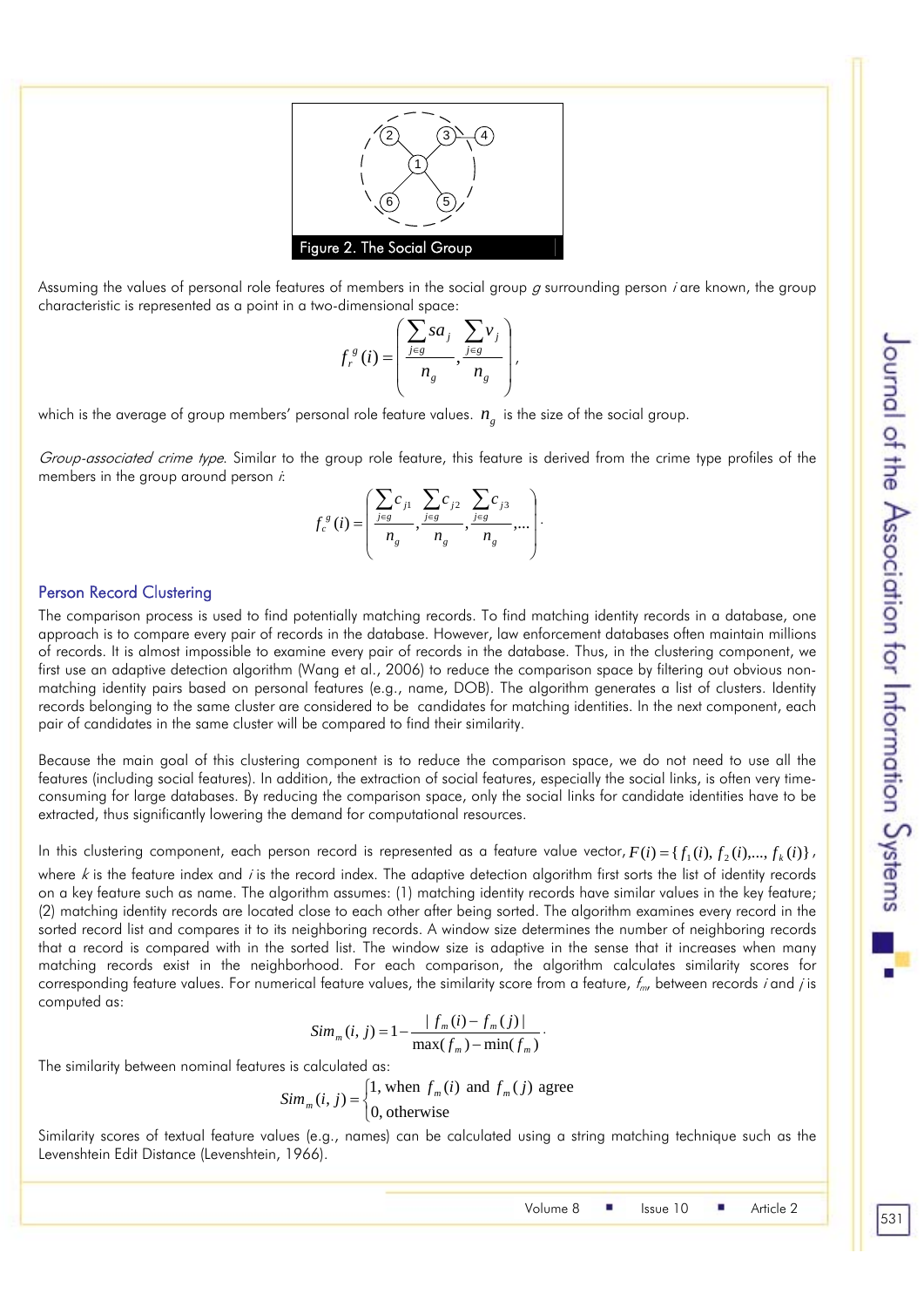The algorithm then combines individual feature similarity scores into an overall similarity score using a normalized Euclidean function:

$$
Sim(i, j) = \sqrt{\frac{Sim_1(i, j)^2 + Sim_2(i, j))^2 + ... + Sim_k(i, j)^2}{k}}
$$

If the overall similarity score is greater than a pre-defined threshold, the algorithm considers the two records matching and puts them into the same cluster. This algorithm also assumes a transitive matching relation. That is, if record A matches record  $B$  that matches  $C$ , the three records belong to the same cluster.

The threshold value can affect the accuracy of matching decisions (Wang et al., 2004). A large threshold value often yields a low false positive rate as well as a high false negative rate. On the other hand, a small threshold value may lower the false negative rate at the cost of a high false positive rate.

Within-cluster Pair-wise Comparison

After the clustering algorithm generates the clusters, each pair of person records within a cluster is compared based on two types of similarity measures: *personal similarity* and *social similarity*. The personal similarity measures are already presented in the clustering subsection. The social similarity measures calculate the Euclidean distances between the social features of two persons.

Personal role similarity. The role-based similarity between two persons, i and i, is based on the Euclidean distance (denoted by  $|| \cdot ||$  between the personal role features of *i* and *j*:

#### $s_r(i, j) = 1 - || f_r(i) - f_r(j) ||$ .

Thus, the more similar two persons' personal feature values are, the more likely it is that they are the same person. However, this measure must be used with caution in two situations: different-persons-perfect-similarity and same-person-smallsimilarity. In the first situation, two different people may have identical values on their personal role features. For example, they might each have committed one crime and been identified as a suspect. Their personal feature values would be exactly the same, resulting in a personal role similarity of 1. In the second situation, a single person may use different identities that are associated with different roles. For example, a drug dealer may use a deceptive identity in narcotic drug crimes, while he/she also happens to be a victim in family abuse crimes in which he/she uses another identity. In this case, the personal similarity between the two personal role features will be very small even though they are the same person. The personal role similarity measure must be used together with other features such as the group role similarity.

Group role similarity. Because each of the two persons belong to a certain social group represented by their direct neighbors, the more similar the characteristics of the two groups are the more likely it is that the two persons are the same person. Like the personal role similarity, the group role similarity is defined as:

$$
s_r^g(i, j) = 1 - || f_r^g(i) - f_r^g(j) ||.
$$

The group role similarity measure is also subject to the two problems of personal role similarity. First, two different persons may have exactly the same group role characteristics, causing the group similarity between them to be 1. In a clique, in which all members are fully connected with one another, the group characteristics are the same for all members. In this case, the group similarity cannot differentiate group members from each other. Second, a single person may belong to multiple social groups, each of which is associated with a specific identity. Different identities used by a single person cannot be matched successfully because of the small group similarity.

Person-associated crime type similarity and group-associated crime type similarity are defined similarly as:

$$
s_c(i, j) = 1 - || f_c(i) - f_c(j) ||,
$$
  
\n
$$
s_c^s(i, j) = 1 - || f_c^s(i) - f_c^s(j) ||.
$$

Structural similarity. A criminal can be deceptive about his/her personal identity; however he/she may consistently interact with the same set of people. The more common neighbors two persons share, the more likely it is that they are the same person. Using  $N_i$  (or  $N_j$  to denote the set of person /s (or /s) neighbors, the structural similarity between two persons *i* and *j* is defined as:

$$
SS(i, j) = \frac{|N_i \cap N_j|}{|N_i \cup N_j|}.
$$

Note that the symbol |⋅| stands for the cardinality of a set. Figure 3(a) illustrates an example in which persons 1 and 2 share the same neighbors, 4 and 7. The structural similarity between nodes 1 and 2 is thus 0.22 (=  $2/9$ ). Again, the structural similarity cannot differentiate group members in a clique because they all have the same set of neighbors.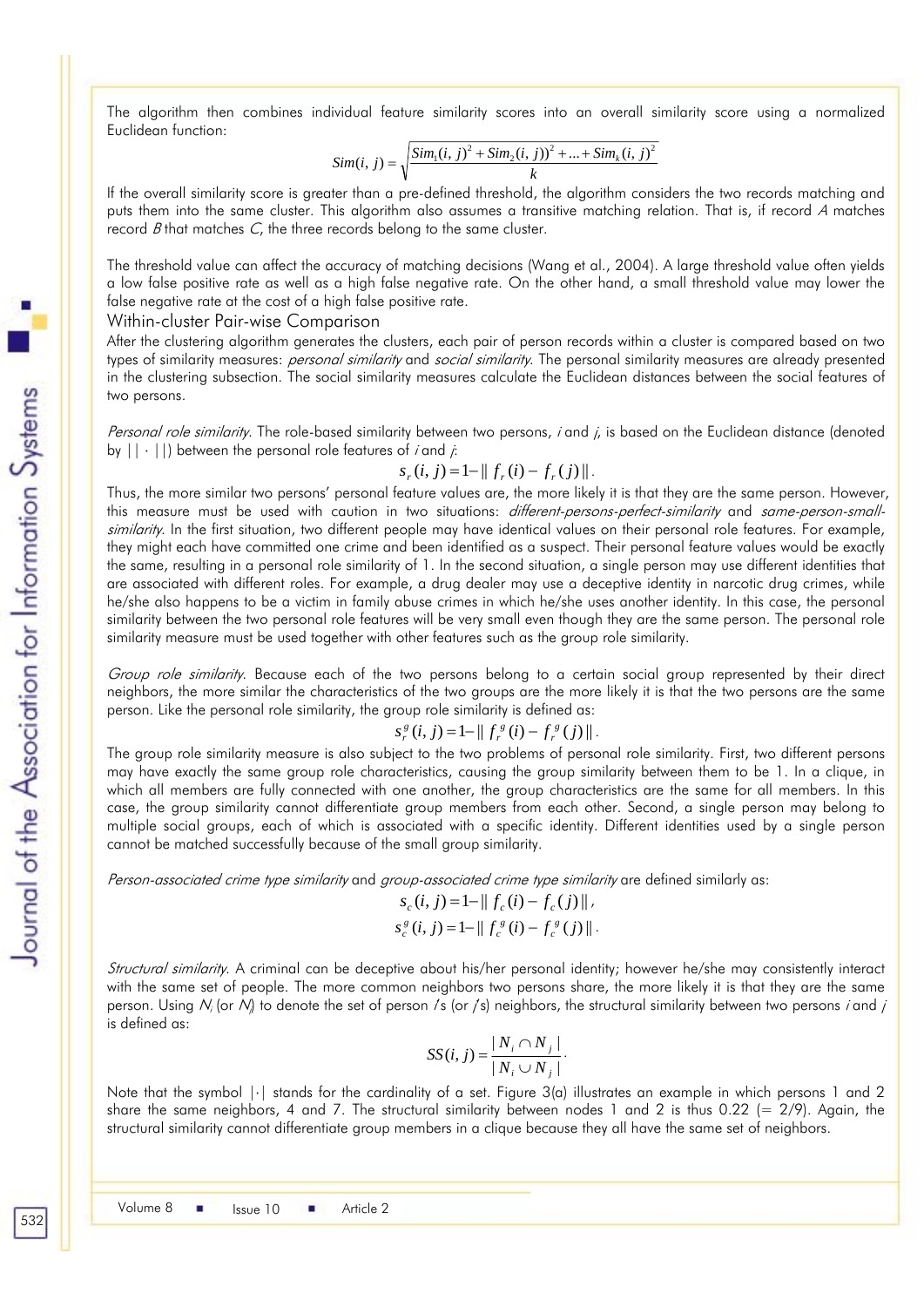

Note that the structural similarity is related to the *structural equivalence* measure in social network analysis (Wasserman and Faust, 1994). Structural equivalence determines whether two persons are connected with other persons in a social network in exactly the same manner. The purpose of structural equivalence is to identify two distinct persons who can replace each other in a network, thus it is different from our goal.

Relational similarity. A link generated between two persons in the co-occurrence analysis may result from multiple incidents. In different incidents the two persons may have different role-based relations. The relation here refers to the role pairs (e.g., suspect-suspect, suspect-victim) corresponding to the two persons and is different from a co-occurrence link. One single link can consist of multiple relations. In Figure 3(b), for example, there are two relations but only one link between persons 1 and 3. Two criminals may have a suspect-suspect relation in a drug sale incident, while the conflict between them may result in an assault crime in which their relation becomes arrestee-victim.

In Figure 3(b) each arc represents a role-based relation. The dashed arc represents a suspect-suspect relation, and the dotted arc suspect-arrestee. A relation can be directional. The arrowed solid arc in Figure 3(b) means that the person at the origin of the arc is a suspect and the one at the arc head is the victim. It can be seen that both persons 1 and 2 co-occur with their neighbors in multiple incidents with multiple types of relations.

We use  $N_{ij}$  to denote the common neighbors of two persons *i* and *j*. Their relational similarity can be defined as the proportion of matched relations among is and is relations with their common neighbors. Again, the symbol  $|\cdot|$  denotes set cardinality.

> Max(| *i*'s relations with  $N_{ii}$  |,| *j*'s relations with  $N_{ii}$  |)  $(i, j) = \frac{| \bigcap (i' \text{ is relations with } N_{ij}, j' \text{ is relations with } N_{ij} \big)|}{\sum_{i=1}^k \bigcap (i' \text{ is not } j, j' \text{ is not } j, j' \text{ is not } j'}$  $_{ij}$   $\vert$ ,  $\vert$  *j*  $\sigma$  ividibility with  $\bar{r}$   $_{ij}$  $_{ij}$ , *j* siciations with  $I$ <sup> $\bf{v}$ </sup> $_{ij}$ *i*'s relations with  $N_{ij}$ ,  $|$ ,  $j$ 's relations with N *i*'s relations with  $N_{ii}$ , *j*'s relations with N  $RS(i, j) = \frac{|f| (i's \text{ relations with } N_{ij}, j's \text{ relations with } N_{ij})|}{\sum_{i=1}^n |f(i)|^2}$ .

In this example, persons 3, 4 and 5 are the common neighbors of 1 and 2. Persons 1 and 2 have one matched relation with 3, one with 5, and none with 4. Persons 1 and 2 each have four relations with their common neighbors. Therefore, the relational similarity between persons 1 and 2 is 0.5 (=  $2/4$ ).

## **Classification**

The final matching decision is made in this process. After pair-wise comparison, each identity pair in the same cluster is associated with a vector of similarity values. We treat identity matching as a binary classification problem. Specifically, based on these values a classifier can be used to further determine whether a pair of persons actually refers to the same person. Such a classifier for identity matching must be trained based on labeled data. The training set contains identity pairs with their similarity values and a class label, match or non-match. The labels are assigned to identity pairs based on either domain expert input or "gold standard criteria" created by domain experts. A classifier can be trained and a decision model can be constructed using different classification algorithms, such as decision trees (Quinlan, 1986; Quinlan, 1993), Bayesian classifier (Langley and Sage, 1994), Support Vector Machines (Cristianini and Shawe-Taylor, 2000), and so on. A test set is used to evaluate the performance of the trained classifier by comparing the predicted outcomes with the assigned labels.

# Design Evaluation: Identity Matching in Illegal Drug Crimes

In a design process the evaluation is as crucial as the construction of the design artifact (Hevner et al., 2004; March and Smith, 1995). The evaluation is intended to determine if progress has been made by examining the effectiveness of the artifact. Hevner et al. (2004) listed five design evaluation methods (Guideline 3): observational, analytical, experimental, testing, and descriptive. In this research we conducted experiments on real data about illegal drug crimes in order to evaluate the effectiveness of our method for matching criminal identities. These experiments were intended to assess the utility of the method in the particular context of drug crimes—a specific complex problem—rather than provide a theoretical proposition that can be used to understand and explain the reality in the general context of complex problem solving. We begin with the description of the dataset and the definition of the evaluation metrics.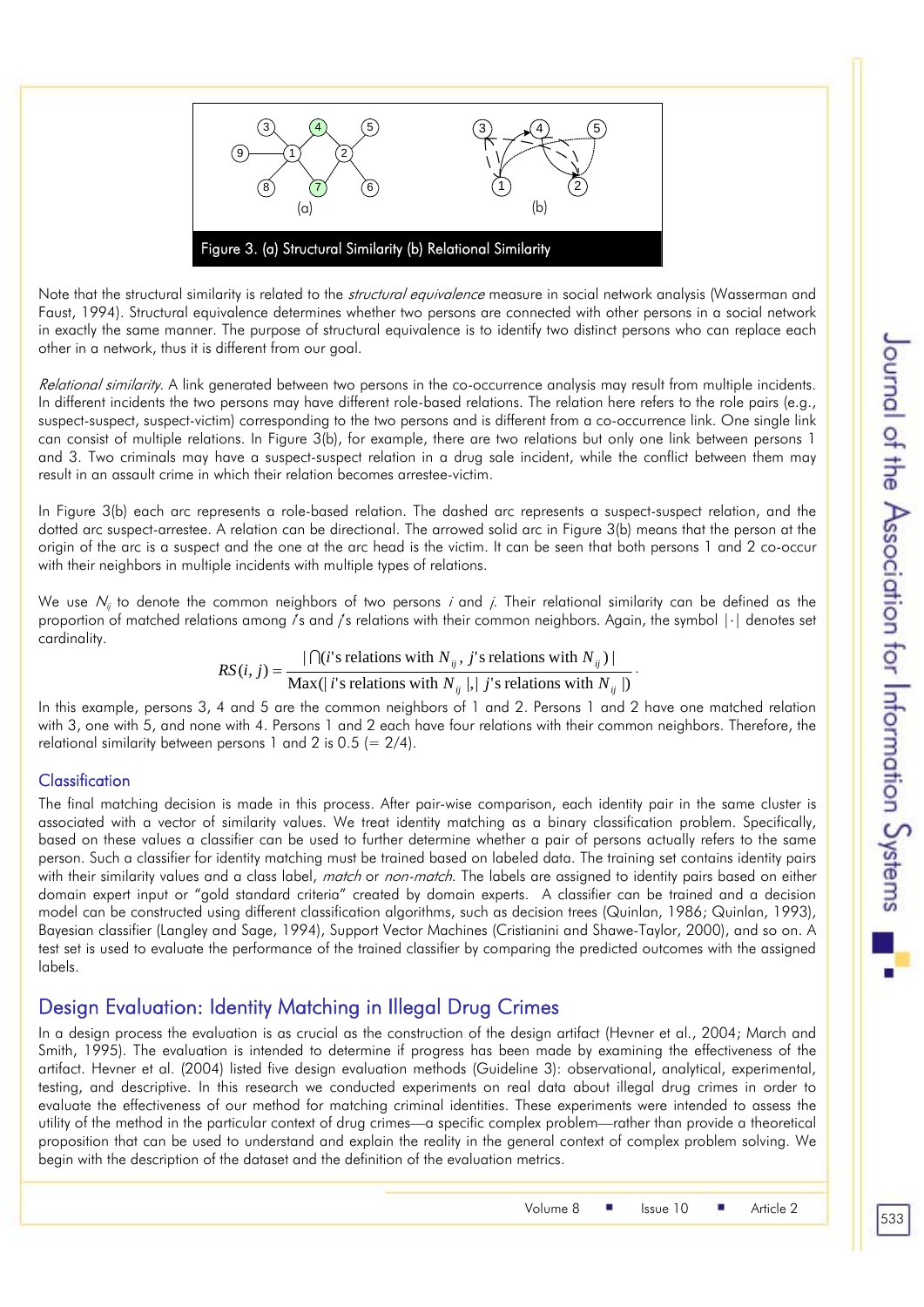#### The Drug Crime Data

The problem of criminal identification is central to law enforcement and intelligence communities. In our experiments, we used the "Meth World" data provided by the Tucson Police Department (TPD) (Xu and Chen, 2003). This dataset contained records of criminals who committed crimes related to methamphetamines (a type of illegal narcotic drug) in Tucson, Arizona from 1983 to 2002. The TPD provided a list of 103 major criminals in the dataset and more than 1000 other criminals who were related to these major offenders. These criminals were involved in 28,645 crime incidents ranging from theft and aggravated assault to drug offenses. There were 23,701 person records associated with these crime incident records.

#### Evaluation Metrics

We evaluated matching performance using three metrics: *precision, recall,* and *F-measure*. These metrics are commonly used in research on record matching and information retrieval (Bilenko et al., 2003; Chen and Chau, 2004; Davis et al., 2005; Davis et al., 2003). Based on the similarity of two identity records, our method classified the record pair into one of the two categories: match and non-match. Compared with the truth, the classification (prediction) could have four outcomes as shown in Table 1.

| <b>Table 1: Prediction Outcome Matrix</b> |                        |                                 |  |  |  |  |
|-------------------------------------------|------------------------|---------------------------------|--|--|--|--|
| Truth                                     | Identities of the same | Identities of different persons |  |  |  |  |
| Prediction                                | person                 |                                 |  |  |  |  |
| Match                                     | True Positive (TP)     | False Positive (FP)             |  |  |  |  |
| Non-match                                 | False Negative (FN)    | True Negative (TN)              |  |  |  |  |

The three performance metrics are defined as follows:

$$
precision = \frac{TP}{TP + FP}
$$

$$
recall = \frac{TP}{TP + FN}
$$

$$
F \text{ -} measure = \frac{2 \times precision \times recall}{precision + recall}
$$

Precision measures correctly predicted matching pairs out of all pairs that are classified as matches. Recall measures correctly predicted matching pairs out of all truly matching pairs. Because the two metrics trade off against each other (one improves at the cost of the other), F-measure provides a balanced single score that calculates the weighted harmonic mean of precision and recall (Bilenko et al., 2003; Chen and Chau, 2004).

In our experiments we only computed a static set of precision, recall, and F-measure. One may be interested in checking precision ratings at different recall levels. A Precision-Recall graph (PR) can be drawn to serve this purpose. However, the PR is potentially sensitive to skewed class distributions (Fawcett, 2006). A Receiver Operating Characteristics (ROC) graph is considered better than PR when dealing with datasets with skewed class distributions (Fawcett, 2006). A ROC graph is a two-dimensional graph in which ROC-True-Positive rate is plotted on the y-axis and ROC-False-Positive rate is plotted on the x-axis. They are defined as follows:

ROC – True – Positive = 
$$
\frac{TP}{TP + FN'}
$$
  
ROC – False – Positive = 
$$
\frac{FP}{FP + TN}
$$
.

When comparing the performance of two classifiers using ROC curves, a classifier is optimal if and only if its ROC curve lies on the convex hull of the set of points in ROC space. An example is illustrated in Figure 4. In our experiments we provided ROC curves as a validation of our precision-recall performance metrics.

#### **Hypotheses**

In order to rigorously demonstrate the efficacy of our proposed method for identity matching, we select a widely used validation method, empirical hypothesis testing, in our evaluation study (Zelkowitz and Wallace, 1998). We expect that the incorporation of social contextual information would improve the performance of identity matching with data of various quality levels. Particularly, one of the biggest data quality issues in law enforcement databases is missing values. The TPD database, for example, maintains about 1.3 million person records. Each record identifies a person by a set of attributes. Except for the name attribute, whose value is mandatory, all other attributes can be potentially missing. We found that 11percent of DOB values and 28percent of address values were missing in our data and we evaluated the effectiveness of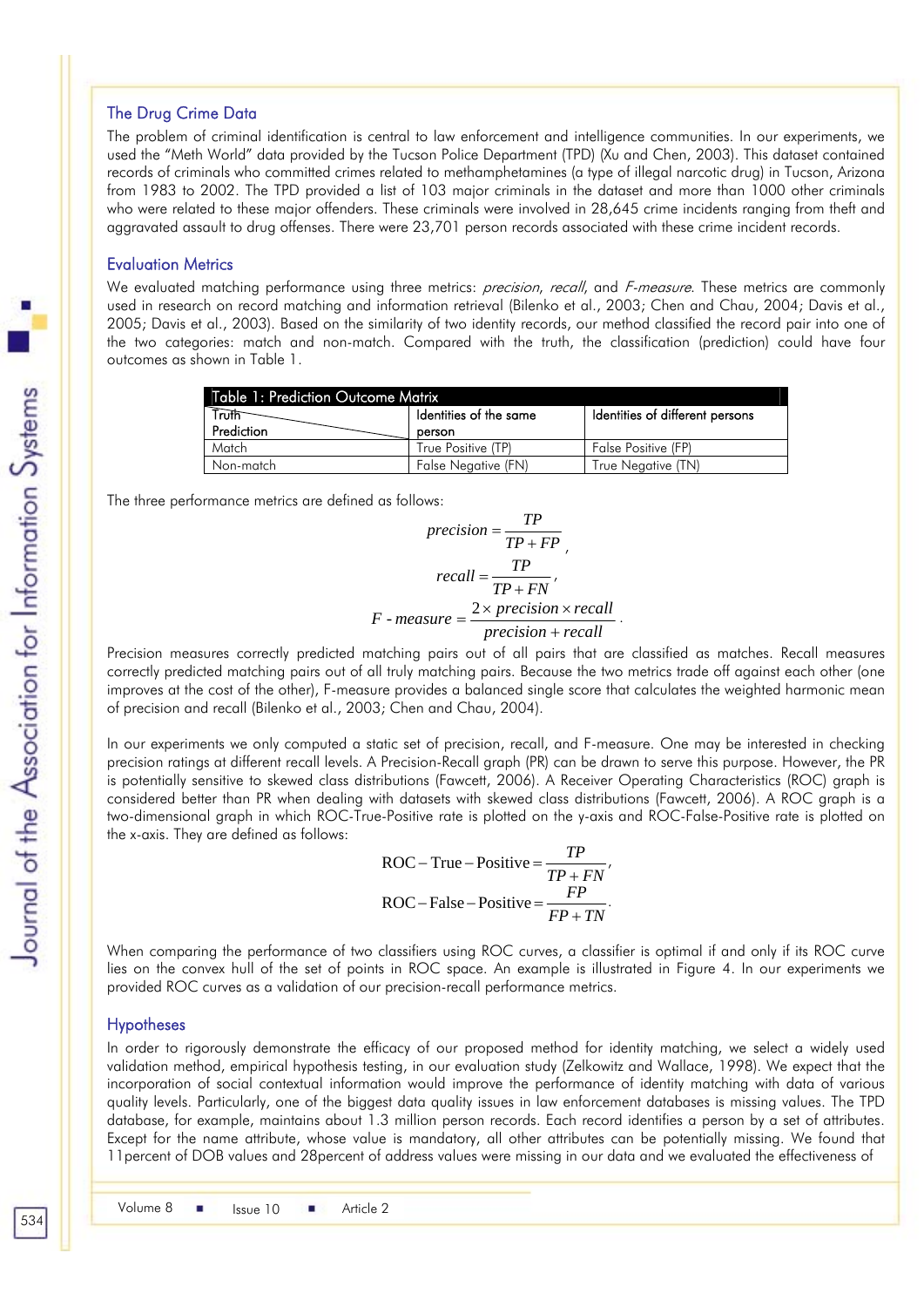

social contextual information on identity matching where missing values were present. An extreme case of the missing value problem would be that two identity records being compared both have name values only. When considering personal features alone, it is very unreliable to determine matching identities merely based on names. We expect that the consideration of social features would become more and more critical as the extent of missing personal features increases. Our hypotheses are stated as follows.

H1: The incorporation of social contextual features improves the performance of the identity matching technique when data are complete.

H1.1: The use of social features in addition to personal features improves the *precision* of identity matching.

H1.2: The use of social features in addition to personal features improves the *recall* of identity matching.

H1.3: The use of social features in addition to personal features improves the *F-measure* of identity matching.

H2: The social contextual information improves the performance of identity matching for datasets with missing values. H2.1: The higher the data incompleteness level is, the more social features will improve the *precision* of identity matching.

H2.2: The higher the data incompleteness level is, the more social features will improve the *recall* of identity matching. H2.3: The higher the data incompleteness level is, the more social features will improve the *F-measure* of identity matching.

We would like to make it clear that although we presented the evaluation in the form of "hypotheses," they are different from those found in traditional positivist natural science research. The hypotheses do not contain variables used to "explain how and why things are," but metrics that measure the performance of the proposed method in order to assess the utility in "serv[ing] human purposes" (March and Smith, 1995, p. 253).

#### **Experiments**

In order to investigate the effectiveness of the proposed method with missing values, we artificially constructed incomplete datasets from the complete dataset by randomly choosing a percentage of person records and removing their DOB or address values. We did not remove name values because this attribute was mandatory. The SSN was used as the gold standard for locating truly matching identities. We varied the percentage of records with missing values from 10percent to 50percent in increments of 10percent. Therefore, we had six datasets with various levels of missing values, including the complete dataset.

For each dataset, we first used the adaptive detection algorithm to pre-cluster person records based on personal features (first name, last name, DOB, and address). Two parameters need to be determined for this algorithm: window size and threshold. The window size  $w$  specifies the number of nearby records to be compared during the clustering. It usually increases as the size of the dataset increases. However, a larger window size will result in more comparisons and slow down the process. We set  $w = 4$ , a number proposed in a previous study with a comparable dataset (Wang et al., 2006). A threshold also needs to be determined so that two identity records being compared can be put into the same cluster if their similarity score is greater than the threshold. A small threshold value may lead to large clusters that contain many false positive matches. In our experiments we clustered the identity records in each dataset using five arbitrarily chosen threshold values: 0.75, 0.80, 0.85, 0.90, and 0.95.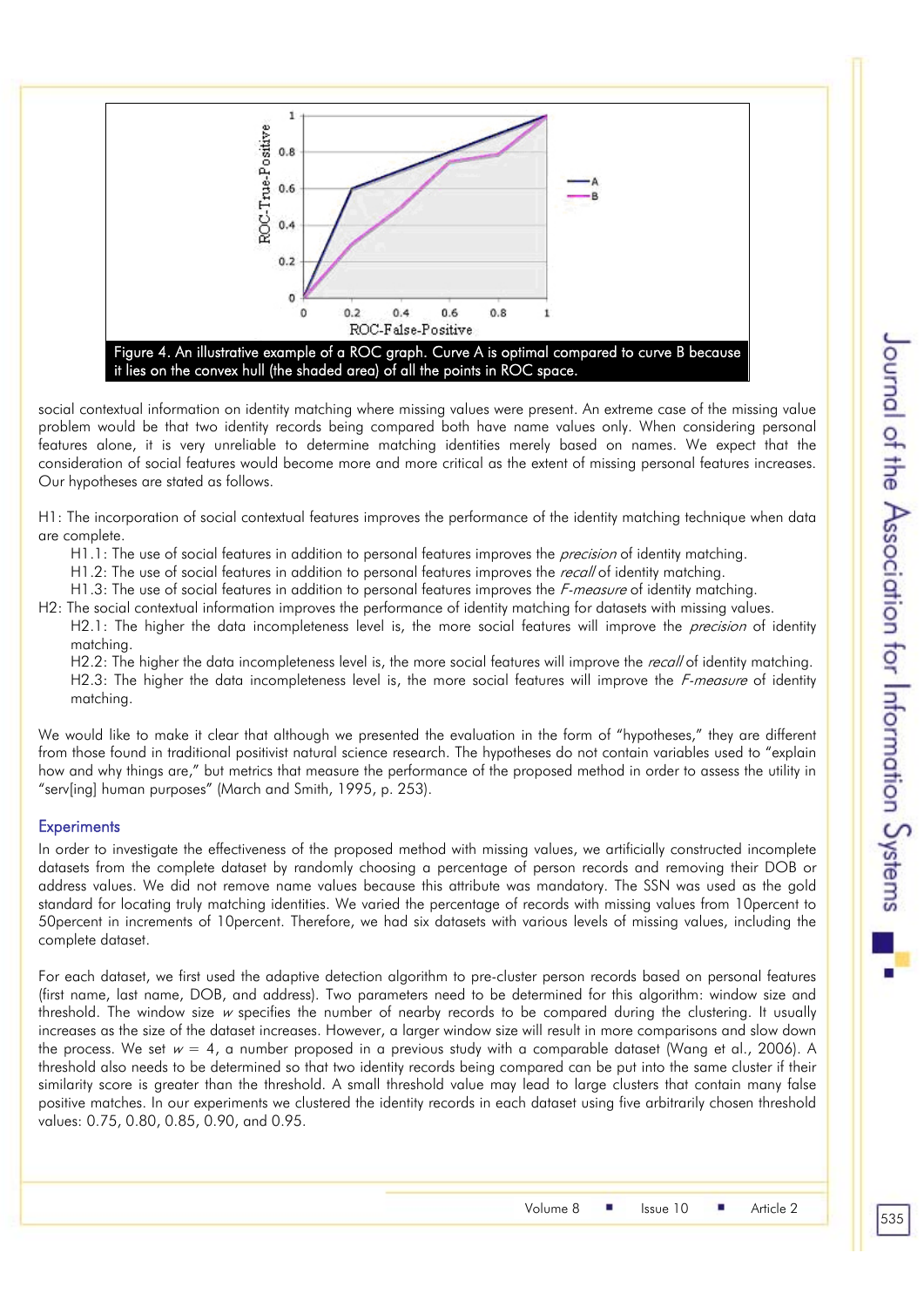After clustering, we considered person records within the same cluster to be candidates for matching identities, while we considered records from different clusters to be irrelevant. During within-cluster pair-wise comparison, we compared every pair of identity records in the same cluster using personal feature similarities as well as the six social similarity measures defined earlier. During the classification phase, we employed a decision tree algorithm called J48 to learn the classification model. Implementation of J48 was provided by the WEKA data mining package (Witten and Frank, 2005). We chose a decision tree classifier because of its good interpretability, whichcan help analyze the distinguishing power of different features in identity matching decisions.

We compared the performance of identity matching using both personal and social features ( $F_\rho$  +  $F_s$ ) with that using personal features ( $F_n$ ) alone. For each incomplete dataset, we conducted a standard 10-fold cross validation to compute the performance metrics. A statistical t-test was conducted for each 10-fold cross validation. We did not compare our method with other existing techniques such as the data association method (Brown and Hagen, 2002), which only suggests ways for calculating similarity between records and provides no model or rules for matching decisions. More importantly, our evaluation study was intended to examine the discriminating power of social features for identity matching, rather than to compare different techniques or algorithms. Therefore, in the experiment we compared the performance for using both personal and social features with that for using personal features only, which could be regarded as a benchmark.

## **Results**

#### The Effectiveness of Social Contextual Features (H1)

Table 2 reports the average precision, recall, and F-measure ratings for identity matching using  $F_p$  alone and that using  $F_p$ and  $Fs$ . The better performance for each metric is highlighted. Compared with the performance using personal features alone, social contextual features significantly improved recall from 53.56percent to 66.60percent and overall F-measure from 59.52 percent to 68.39 percent ( $p < 0.001$ ). Therefore, Hypotheses H1.2 and H1.3 were both supported. H1.1 was not supported because precision decreased when considering social features. Our results showed that social contextual features significantly reduced false negative matches and caused slightly higher false positive rates. The increase in Fmeasure showed that the overall effectiveness of identity matching was improved when social features were used along with the personal features.

| Table 2: Average Performance Differences between Fp and (Fp+Fs) |          |                  |  |  |  |  |
|-----------------------------------------------------------------|----------|------------------|--|--|--|--|
| Precision                                                       | Recall   | <b>F-measure</b> |  |  |  |  |
| 78.58%**                                                        | 53 56%   | 59 52%           |  |  |  |  |
| 71.51%                                                          | 66.60%** | 68.39%**         |  |  |  |  |
|                                                                 |          |                  |  |  |  |  |

Notes:  $^*p < 0.1$ ,  $^{**}p < 0.001$ .

#### The Effects of Social Contextual Features with Incomplete Datasets (H2)

We examined the effectiveness of social contextual features for identity matching when datasets had different levels of missing values. We conducted experiments using the five artificially constructed incomplete datasets. For each performance metric, we calculated the performance differences between  $F_p$  and  $F_p + F_s$  at the five threshold levels and charted the differences against the percentage of incomplete records in a dataset.

Figure 5 (a)-(e) presents the trends in performance changes for the five threshold values (0.75, 0.80, 0.85, 0.90, and 0.95). These curves show consistent patterns. First, the curves of recall and F-measure are above the horizontal axis, while the curves of precision are below the axis. A curve above the horizontal axis means positive value changes (i.e., improved ratings). That confirmed our findings regarding H1, i.e., the incorporation of social contextual features improved recall and F-measure with slightly decreased precision ratings. Second, the extent of the improvement in recall and F-measure increased when more personal feature values were missing. The distance between a point on a curve and the x-axis indicates the extent of performance change. All the curves show increasing recall and F-measure as the percentage of missing values increases.

To test Hypothesis H2, we did a regression analysis on the effect of the percentage of incomplete records on the performance change. The p-value for the regression coefficient indicates whether or not data incompleteness significantly affects the performance changes brought about by the social contextual features. Table 3 presents the coefficients of hypothesis testing for H2.1~2.3. H2.1 was supported at  $p = 0.1$  except for the threshold of 0.95. Both H2.2 and H2.3 were supported, meaning the improvements in recall and F-measure were significantly related to data incompleteness. Overall, the experiments showed that at different threshold levels, as the dataset had more missing values in personal identity attributes, the performance improvement (in recall and F-measure) brought about by the social contextual features increased significantly.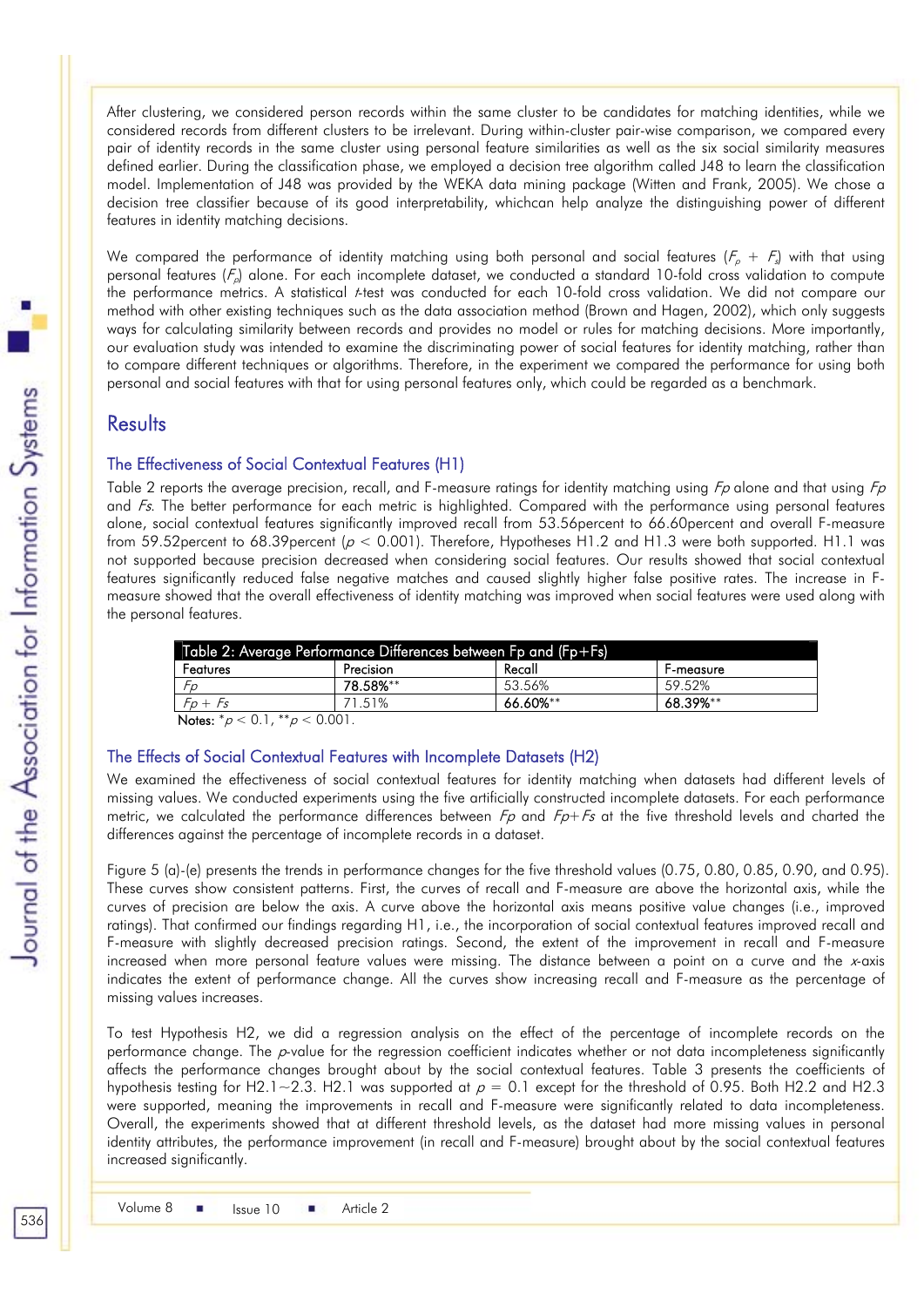

# Table 3: Statistical Testing Results for the Effect of Data Incompleteness on the Performance Change Brought by Social Features (H2.1~2.3) Threshold Precision Recall Recall Premeasure

| ,,,,,,,,,,,                                                                                                                                                                  | ווטוכוסטו  | ngcun       | <u>, , , , , , , , , , , , , ,</u> |  |  |
|------------------------------------------------------------------------------------------------------------------------------------------------------------------------------|------------|-------------|------------------------------------|--|--|
| 0.75                                                                                                                                                                         | $-0.4900*$ | 0.4783***   | $0.4821***$                        |  |  |
| 0.80                                                                                                                                                                         | $-0.4648*$ | $0.4501***$ | $0.4578***$                        |  |  |
| 0.85                                                                                                                                                                         | $-0.5605*$ | $0.5549**$  | $0.5193***$                        |  |  |
| 0.90                                                                                                                                                                         | $-0.4191*$ | $0.5560***$ | $0.4995***$                        |  |  |
| 0.95                                                                                                                                                                         | $-0.4360$  | 0.8840***   | $0.7132***$                        |  |  |
| <b>No. 1 Section</b><br>$\bigcap_{x \in \mathcal{X}} \bigcap_{x \in \mathcal{X}} \mathcal{L}(x, y, z)$<br>ا سان سال ۱<br>$\sim$ $\sim$ $\sim$ $\sim$<br>$\sim$ $\sim$ $\sim$ |            |             |                                    |  |  |

Notes:  ${}^*\rho$  < 0.1,  ${}^{**}\rho$  < 0.05,  ${}^{***}\rho$  < 0.01.

Volume 8 | Issue 10 | Article 2

537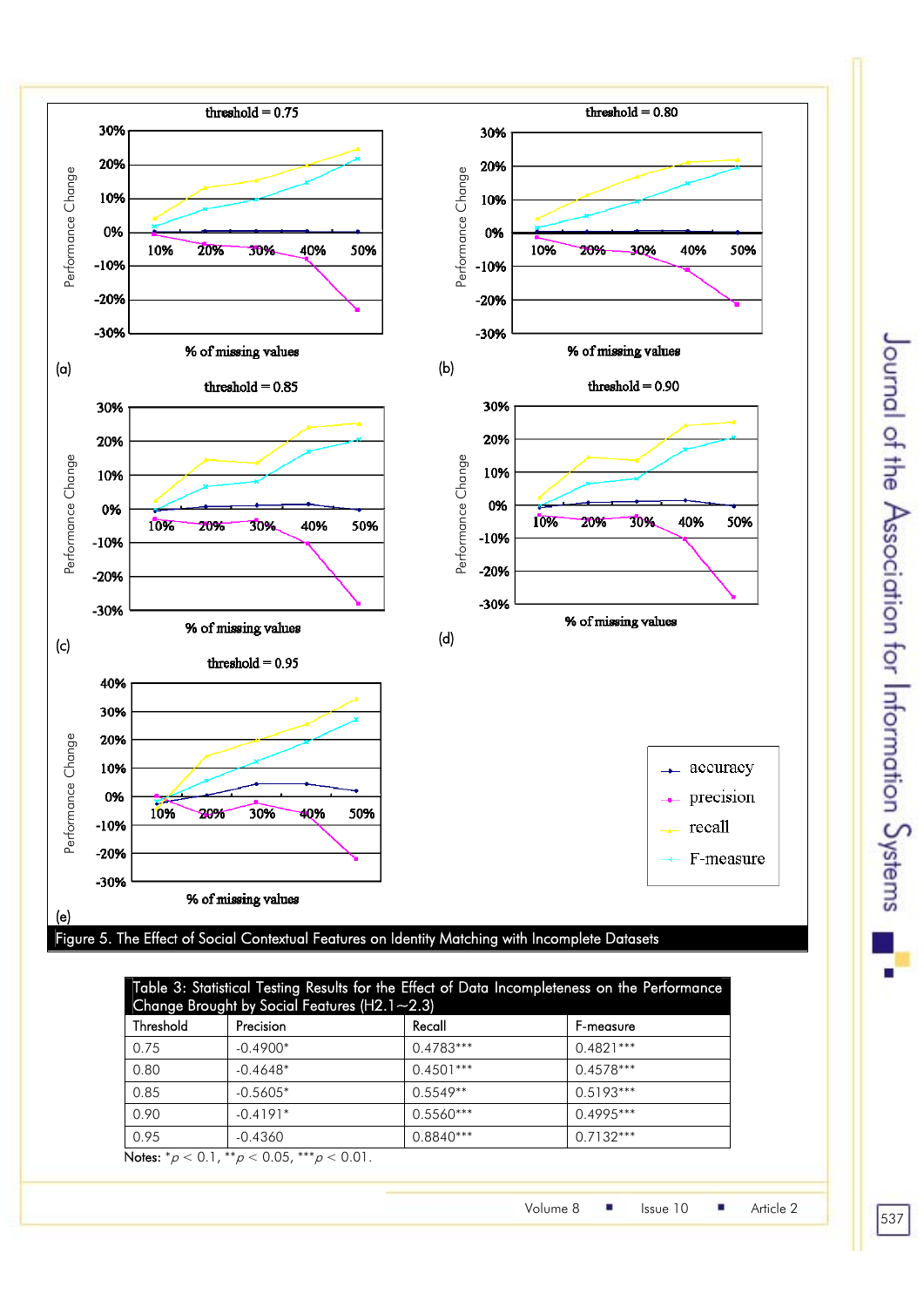#### ROC Graphs

For each incomplete dataset, we drew a ROC graph to evaluate the performance differences across different threshold values. Figure 6 (a-e) shows the ROC graphs for the five incomplete datasets. Our ROC curves are different from typical ones that usually begin at the point (0,0) and span through the point (1,1). Most curves shown in Figure 6 are partial because of the two-step analysis. The threshold values were used in the pre-clustering phase, while the ROC-false-positive and ROC-true-positive evaluated the performance of the post-clustering classification. Overall, we noticed that identity matching using both social and personal features was optimal when 20percent or more of the personal feature values were missing. This observation confirms our experimental results in precision-recall metrics.



## **Discussion**

#### How Social Features Help Match Identities

Our evaluation results showed that the incorporation of social contextual features did improve the overall identity matching performance. The performance gain increased drastically when more personal features were missing. Our analysis showed that the increase in the recall rates actually contributed to the performance improvement. When the percentage of incomplete records increased, the precision rates decreased. Comparing with the outcome matrix in Table 1, we found that the decrease in precision was caused by increased false positive predictions. This means that when social contextual information was incorporated in the identity matching process, it became more likely that two different people would be considered to be the same person. As we mentioned earlier, this may result from problems such as cliques, in which different group members have exactly the same social relationships to each other. On the other hand, the reduction in false negative predictions makes it more possible to capture true matches that cannot be captured based on personal features alone.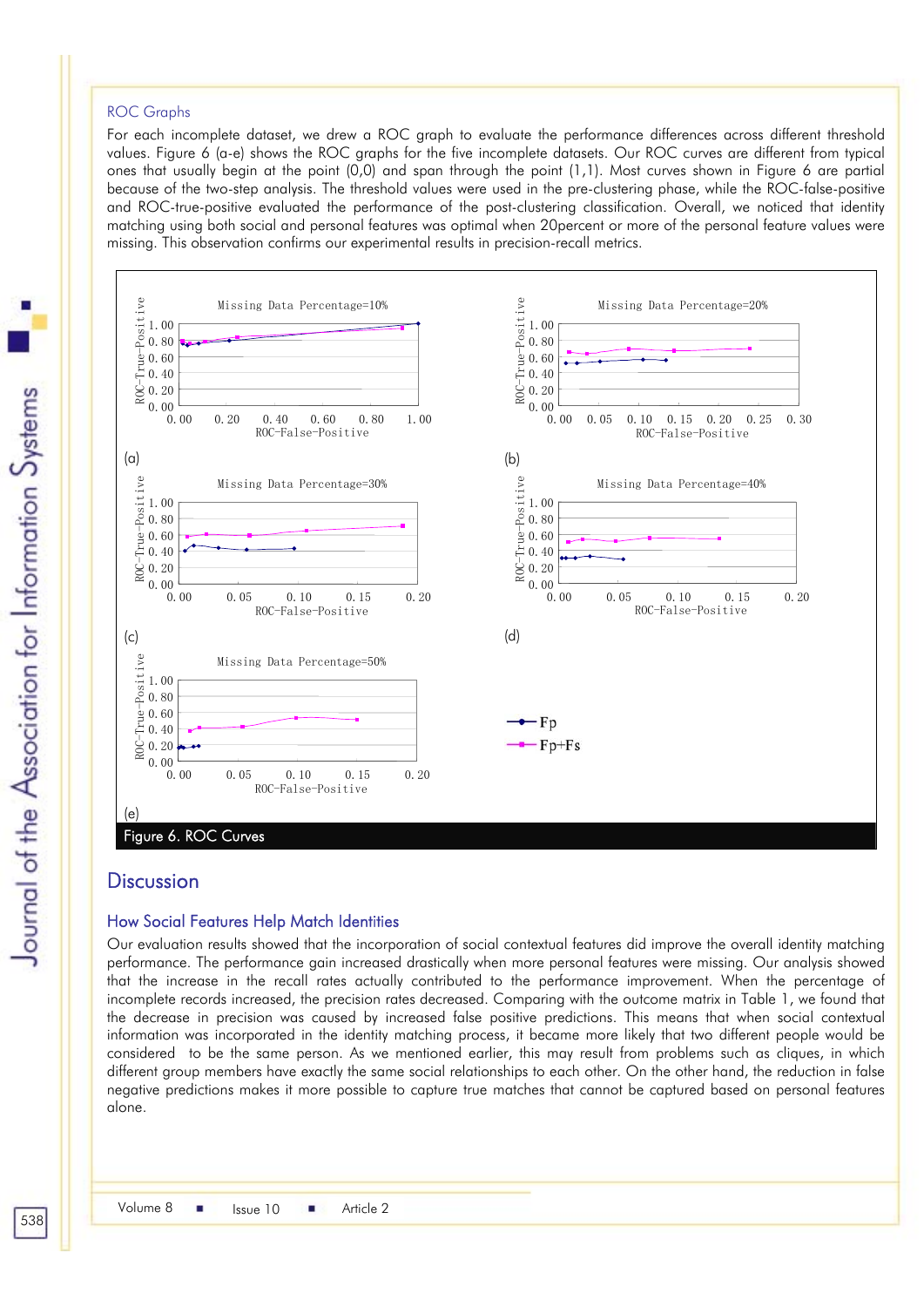To illustrate how social contextual information helped match identities, we examined the data and selected two cases where social features rectified the false predictions made by personal features alone. Personal feature values of the records in the two cases cannot be revealed because of the data confidentiality consideration.

The first case illustrates how social features helped to detect two matching identities when personal feature values suggested a non-matching (false negative) prediction. In this case, both record  $A$  and record  $B$  actually referred to the same person. The similarity score based only on personal features was 0.75. The classifier based on this similarity score failed to match them and considered them to be two different identities. However, the social features showed that these "two persons" had identical personal roles, always interacted with the same group of people, and were involved in the same types of crimes. Thus, with social features incorporated, these two records were classified as matching identities representing the same person.

The second case illustrates how social contextual information corrects a false positive prediction made by personal features alone. In this case, two different persons C and D happened to have identical first and last names. Their DOB and address values were also very similar. Based on personal features alone they were predicted to be the same person. When their social features were taken into consideration, however, discrepancies were found between them. Particularly, person C was mostly involved in assault and offense crimes, while person  $D$  was mainly involved in theft and drug crimes. In addition, by looking at their social relationships, most of  $Cs$  "neighbors" were victims in assault offenses, while  $Ds$  "neighbors" were often suspects or arrestees in drug-related crimes. Those disagreements in social features represented their different social behavior and, therefore, differentiated person C from person D. The similar personal feature values might result from one person intentionally concealing his identity by using the other person's identity. These two cases demonstrate the usefulness of social features in complementing personal features in identity matching.

#### The Larger Context of the Identity Matching Problem

The identity matching problem does not exist by itself; it should be considered in the larger context of the illegal drug problem. In this larger context, Mumford's three-stage framework provides a very good guideline for understanding and addressing this complex problem. Although our research was not directly motivated by Mumford's framework, it could well fit into the framework. First, the framework is general enough that any complex problem could be addressed through the three stages. Our research thus fits in naturally through addressing the specific facet of the illegal drug problem. Second, law enforcement and intelligence communities have long been going through these three stages to fight drug crimes (Mumford, 1999). Our research was directly motivated by the fact that these agencies often experience great difficulty matching criminal identities when they go through the third stage to investigate and reduce drug crimes. In the following paragraphs, we discuss how our research could be integrated into the framework in each stage.

Seeing the total picture. The identity matching problem is a part of the illegal drug problem. As Mumford suggested, the parts must be understood in terms of the whole (Mumford, 1998). The illegal drug problem is related to and has negative impact on many aspects of our lives. The total picture includes not only individual victims' psychological, mental, and health issues caused by drug use but also the society's social, economic, political, legislative, and security issues that result from drug use and dealing (National Drug Intelligence Center, 2007).

Figure 7 presents the various aspects of the illegal drug problem. Identity matching, as a part of the drug problem, deals primarily with the security aspect in which the goal is to fight illegal drug-related crimes such as drug trafficking, arms smuggling, assault, robbery, kidnapping, theft, etc. It also contributes to the economic aspect of the problem because criminals have to "turn their profits into a legal form of finance" by money laundering (Mumford, 1998, p. 449).

The most crucial task in fighting drug crimes is to accurately identify and capture the people who are involved in the process of drug production, transportation, distribution, sales, and money laundering. Identity matching is an inherent part of this picture because identity deception is one of the important means by which criminals protect themselves. They falsify their true identities, impersonate other individuals' identities, or use forged identity documents, hoping to mislead investigations against them. With deceptive identities, drug barons and dealers can continue to avoid being captured by law enforcement and security agencies or hide illegal financial transactions (e.g., money laundering) behind legal business activities, thereby protecting their economic profit (Mumford, 1998). Because of the potential financial loss and damaging effects that criminal identity deception may cause for victims and society, identity deception detection and matching has become one of the most important tasks in law enforcement and intelligence agencies (Brown and Hagen, 2002; Wang et al., 2004). Our research is designed to help law enforcement and intelligence agencies effectively and efficiently perform this task and better tackle drug crimes in the larger context.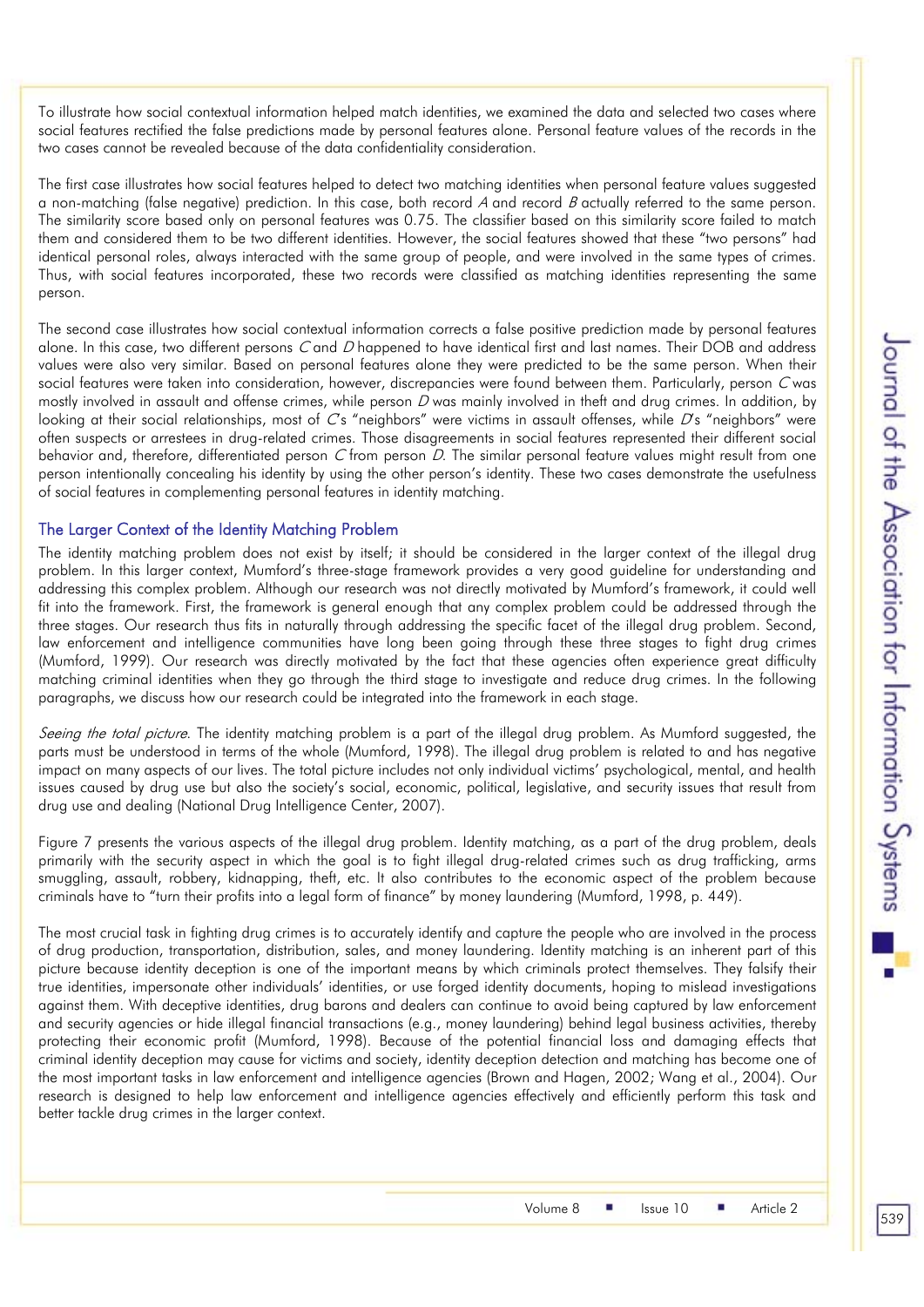

As our research only addresses one sub-problem in one aspect, more research must be done to address other subproblems in other aspects. The legislative aspect, for example, deals with important questions such as "Why are drugs illegal?", "How has it arisen and why?" (Mumford, 1998, p. 454), and "Will the drug problem disappear if drugs are legalized?" There have been proposals to legalize drugs in recent years, in the hope that legalizing, taxing, and regulating the drug dealing business would solve the problems, just as the United States solved alcohol-related organized crimes such as those committed by Al Capone during the alcohol prohibition era in the 1920s (Schaffer Library of Drug Policy, 2007). However, these proposals are not likely to be accepted widely in the near future, and the illegal drug problem will continue to exist for a long time.

Developing strategies. Because the total picture of the illegal drug problem includes multiple facets, the strategies selected to tackle it should also incorporate a variety of aspects. The United States government has developed five strategies to combat the illegal drug problem (Mumford, 1999): (1) help improve the political and military abilities of nations such as Columbia and Peru; (2) enhance law enforcement and intelligence abilities to arrest and prosecute criminals; (3) closely track the movement of illegal drugs and cut their supply; (4) strengthen the U.S. border; and (5) reduce the demand for illegal drugs through educational and medical programs.

Our research fits in strategy (2) by helping enhance law enforcement and intelligence agencies' capabilities, competence, and coordination, which are the three indispensable skills for solving complex problems (Mumford, 1998; Mumford, 1999). The proposed method can be used to improve crime investigation abilities by matching criminal identities more effectively. More importantly, we believe that this method can help information sharing, collaboration, and coordination among agencies. Because drug crimes are committed by networked individuals and groups, the drug fighting forces should also be a network of personnel, agencies, and organizations. It is through such networks that people generate and exchange ideas and information. Information about drug barons, smugglers, and dealers may be scattered among different sources such as federal, state, and local law enforcement agencies, national security and intelligence organizations, customs, immigration departments, prisons, and correction communities. Coordination, collaboration, and information sharing among these agencies could help identify their common targets and assemble originally separate pieces into a big picture. These become possible only if the crime fighters have sufficient capability and competence to "search for, analyze, and synthesize relevant information [from different sources] and to relate it to past, current, and future events" (Mumford, 1998, p 451).

Additional research is especially needed in the area of international collaboration that is touched upon in strategy (1). Drug organizations and crimes have strong transnational characteristics. They spread in multiple countries and regions and cannot be completely resolved by any single government. How to support and enhance international collaboration and coordination is one of the most important questions facing nations that are determined to tackle the illegal drug problem.

Taking action. This stage is aimed at operationally tackling the problem following the strategies developed earlier. This is a stage in which information technology can play a significant role in enabling the strategies by enhancing the capability, competence, and coordination of problem solvers. Although there is not a single technology that can solve the drug problem as a whole, the problem can be broken down into sub-problems that are more manageable and solvable. As new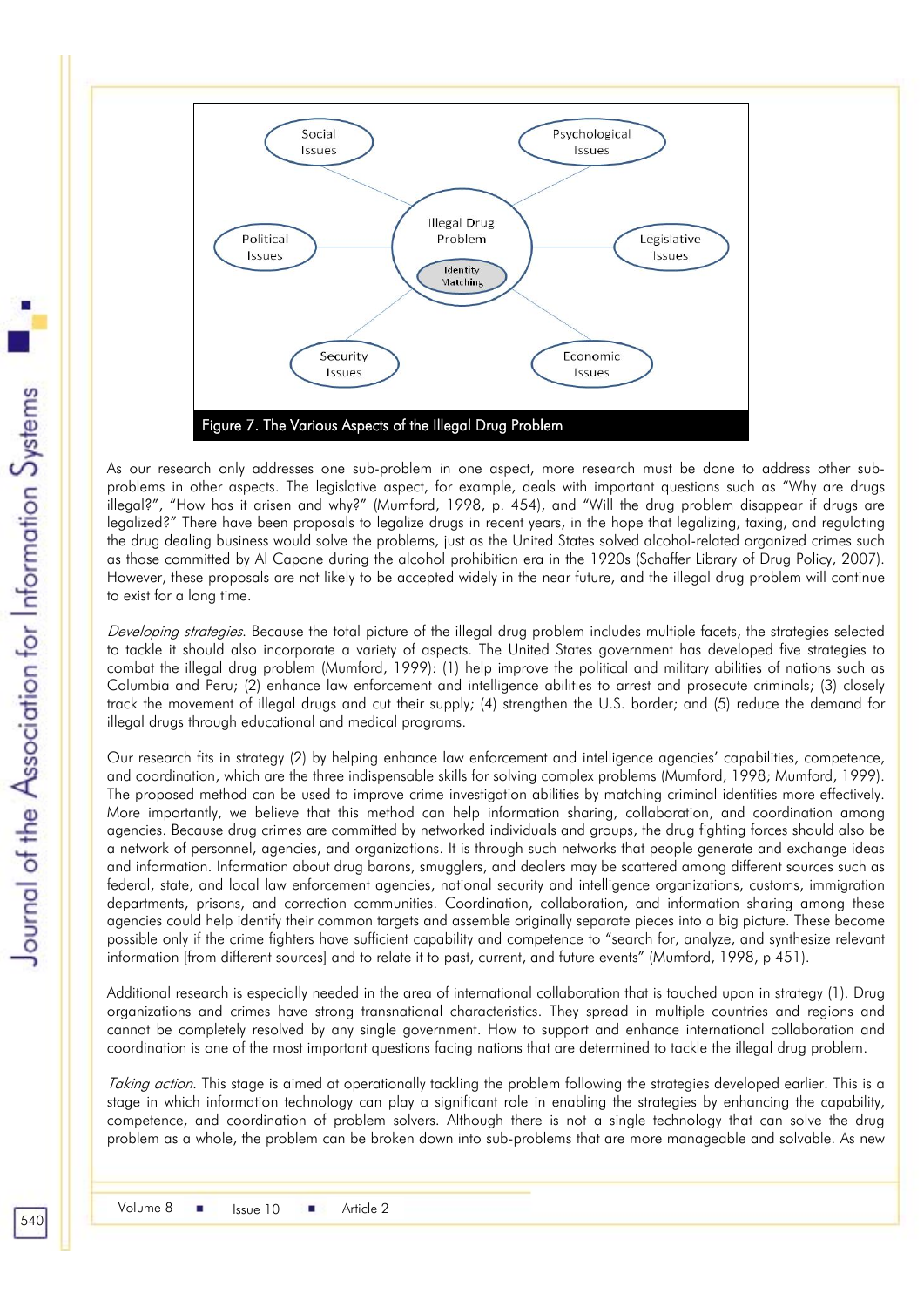technologies are constantly being designed and developed, problem solvers will be in a better position to solve the complex problem.

The focus of our present study is primarily on this stage in which we seek to use information technology to aid in fighting drug crimes. Our research is designed to improve the effectiveness of criminal identity matching methods by incorporating the criminals' social contextual information in the matching process. Although the problem we have studied is only a small sub-problem in the larger context of illegal drugs, our research demonstrates how a seemingly intractable, insolvable complex problem can be partially addressed by taking one aspect of the big picture and moving forward one step at a time along the path to the solution.

# Conclusions and Future Directions

Complex problems are characterized by a large number of variables that interact with each other and constantly change over time. In the context of drug crimes and other organized crimes, the complexity to a large extent comes from the criminal organization itself, which takes the form of networks of people and relationships. This implies that when trying to solve the problem of drug crimes, the problem solvers must always keep in mind that criminals are not isolated individuals but connected by various relationships. In this paper we report our research on using social contextual information to help tackle a sub-problem of drug crimes: the identity matching problem. We treated criminals as actors in social networks and utilized the information about the social associations between them to match seemingly unrelated criminal identity records. The evaluation results were encouraging and supported our expectation that combining social features with personal features could help match criminal identities more effectively. The social contextual features became increasingly useful when the data contain more missing values.

Our research focused on the third stage (namely, taking action) of Mumford's three-stage framework for solving complex problems. In this stage we followed the seven guidelines of design science research (Hevner et al., 2004). Several guidelines have been discussed in the previous sections. Here we discuss the remaining three guidelines. Our research rigor (Guideline 5) was achieved through both the construction and evaluation of the design artifact. Our method was constructed based on theories of social identity, and all the features and measures were carefully selected and defined. The method's performance was evaluated against several metrics to test the two hypotheses regarding the usefulness of social contextual features. Although our paper is primarily aimed at technical audiences, we present our research in a manner that would also be of interest to managerial audiences (Guideline 7). Managers and decision makers of organizations, for example, may focus on the discussion about how a complex problem like drug crimes can be addressed by going through the three stages suggested by Mumford (1998).

## Implications for Practice and Theory

Our research has important implications for both practice and theory (Guideline 4). In practice, our method can help law enforcement personnel and intelligence agencies match people's identities more effectively. To the best of our knowledge, our method is the first identity matching technique that utilizes social contextual information. Throughout the project, we have worked closely with personnel in a city-level police department and tested our technique using real criminal data. We believe our approach of combining personal and social features can be extended to other law enforcement data or even to other applications such as anti-terrorism. With criminal identities being matched more effectively and efficiently, information sharing and collaboration across jurisdictions will become more possible and feasible. Advances in solving this sub-problem will provide greater capability and competence to solve the bigger, more complex drug and other crimes.

In terms of theoretical implications, our research instantiates and extends Mumford's idea about complex problem solving. Mumford used illegal drugs as an example of a complex problem. She illustrated the problem and suggested that one could use the three-stage problem solving framework to tackle the problem. We instantiated her idea by recognizing identity matching as a sub-problem of illegal drugs and designed a new method for addressing the problem. In addition, we used a real dataset about drug criminals and our study demonstrated that the three-stage framework does have a great value and utility in solving real problems.

Our research draws the connection between Mumford's problem solving framework and the design science paradigm, which are both about problem solving. We demonstrate that a design science study can be positioned in the three-stage framework, especially in the third stage (taking action). We believe that the knowledge and experience gained from building, applying, and evaluating design artifacts (i.e., constructs, models, methods, and instantiations) in this stage can provide invaluable feedback to the other two stages, especially strategy improvement. As design science is getting more attention in the information systems research community in recent years, we hope that our study brings more recognition and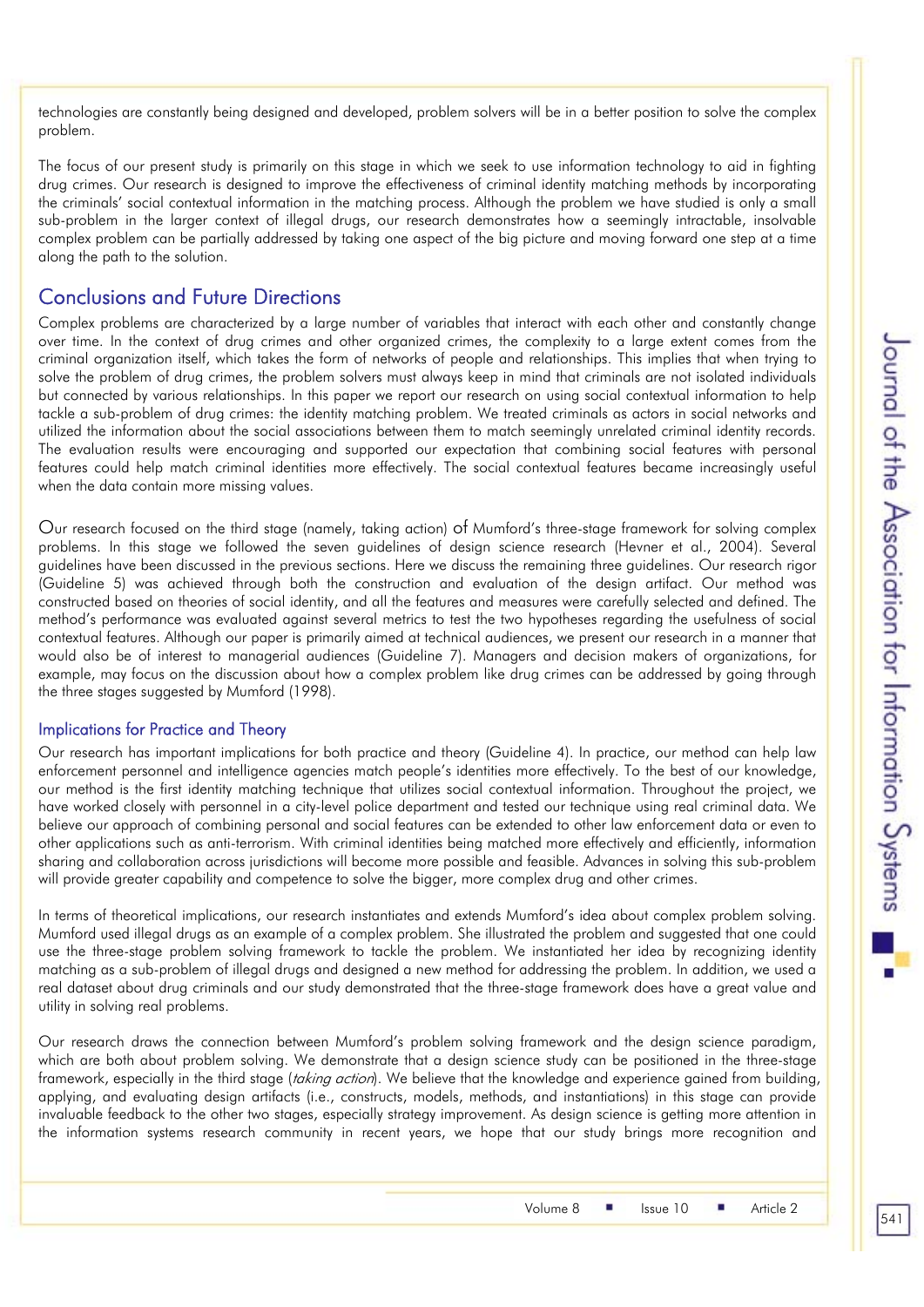appreciation of Mumford's framework, as it emphasizes not only the operational stage but also the two preceding stages that necessarily guide the design of solutions to complex problems.

Moreover, one key question raised by Mumford is "how can technology assist?" (Mumford, 1999, p. 198). By using the design science methodology under Mumford's three-stage framework, our study serves as an example of information technology's role in enabling the strategy for information sharing and collaboration between agencies in crime fighting. In Mumford's framework, information technology does not live in a vacuum but is an organic, inherent component of the complex problem solving process. Any IS researcher, when studying IS artifacts and phenomena, should think about the "big picture" and the strategy issues: What is the role of information technology in the total picture of organizations? How can we align information technology with business strategy (Henderson and Venkatraman, 1993)? How can information technology assist and enable the solution to complex problems that organizations experience?

We believe that Mumford's use of drug crimes as an example of a complex problem has another important implication for the IS community. IS research, which has been primarily focused on business-related IT phenomena, should go beyond the current scope to "both the private and public sectors, to individuals, organizations, and transnational organizations" (Baskerville and Myers, 2002, p. 6), and to the whole society. Information technology should be studied at all levels and aspects of our lives to solve various complex problems.

## Limitations and Future Research

While the results of our study are encouraging, a few limitations of the study should be noted. First, our approach was only tested on one dataset, namely the dataset on illegal drug criminals in a U.S. city. Although we believe the approach can be applied to other datasets for identity matching, our design that incorporates social contextual features may not be applicable to all types of crimes and all geographic areas, due to the varying nature of crimes or cultures. For example, cybercrime, the other example of a complex problem used in Mumford's illustrations, is often committed solitarily. In such cases, social contextual features may be less prominent in the data and thus less effective.

Another limitation is that we only tackled a sub-problem of the illegal drug problem. What we did not study is the overall effectiveness of our approach on the total picture, i.e., fighting against illegal drugs. This is an inherent issue in complex problem solving. Given the large number of variables involved in the problem, it could be difficult to isolate a sub-problem and study its overall effect on the main problem. Nonetheless, based on Mumford's framework, organizations' capabilities in the problem solving areas are required for successful problem solving. The approach reported in this paper can, undoubtedly, improve such capabilities.

Moreover, although the drug problem itself is dynamic, the identity matching process we present in this study does not show much dynamic nature because we used a fixed, "static" dataset. In practice, the problem will become more dynamic because as criminals continue to carry out illegal activities, the data about them and their crimes will also change over time.

"[P]roblem solving is a difficult process that can always be improved" (Mumford, 1998, p. 457). We hope to keep improving our technique in our future research, which can be conducted in several directions. First, it is possible to incorporate more social contextual features that can be used to match criminal identities. For example, social features obtained from other data sources (e.g., data from other government entities such as Customs) can be used. It would also be possible to apply social network analysis techniques in the process. In addition, different classification models could be tested to further evaluate the performance of our approach.

Another avenue of future research would be to apply our proposed approach to identity matching to other complex problems and then evaluate its performance. Examples include customer relationships management, anti-terrorism investigation, and fraud detection. Based on the results of the present study, it will be interesting to see whether identity matching techniques and social contextual features can help improve the accuracy and performance in these applications.

In summary, complex problems are difficult to solve. Without a thorough understanding of the characteristics of the problem and well-developed strategies, the process of seeking the solution would be "similar to shooting in the dark" (Mumford, 1998, p. 456). The identity matching problem, which has been addressed by existing techniques solely from an individual perspective, becomes more solvable when viewed in the total picture of the illegal drug problem and other organized crimes. Recognizing the fact that criminals are actors in social networks of relationships, we have found new social identity features that can help tackle the problem. Although our method is still not optimal, it has been carefully thought out and designed, which we hope will lead to "a logical path to a solution" to the complex problem of crimes (Mumford, 1998, p. 456).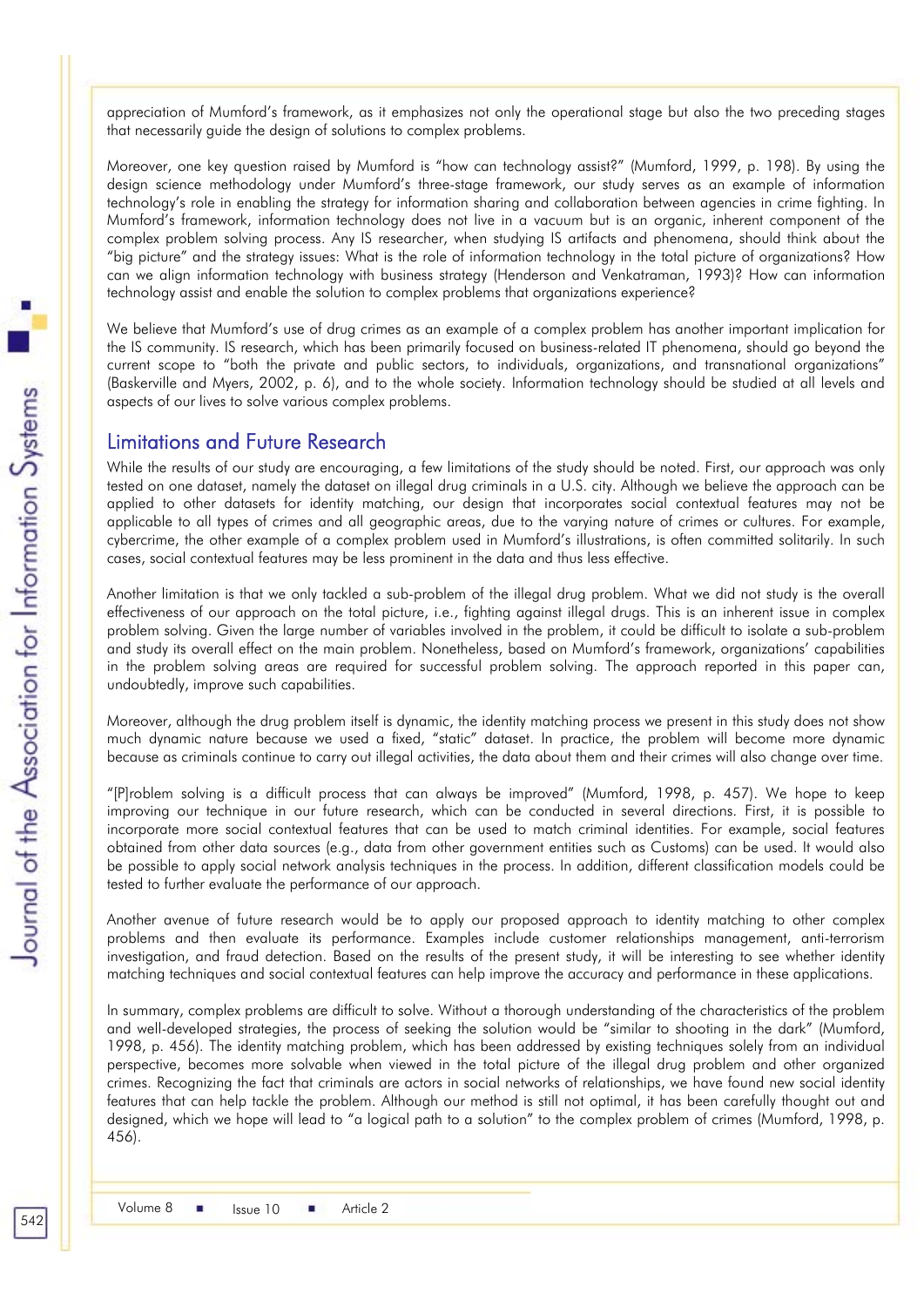# Acknowledgements

This research is supported in part by the following grants:

NSF Digital Government Program, "COPLINK Center: Social Network Analysis and Identity Deception Detection for Law Enforcement and Homeland Security," #0429364, 2004-2007.

NSF Digital Government Program, "COPLINK Center: Information and Knowledge Management for Law Enforcement," #9983304, July 2000 – September 2006.

We would like to thank Rudy Hirschheim and Jaana Porra, the guest editors of this special issue, and anonymous reviewers for their insightful comments that substantially enhanced the quality of the paper. Special thanks go to Hsinchun Chen of the University of Arizona for leading the COPLINK project and his support for this study. We would also like to thank the Tucson Police Department for providing us with the data for our analysis. In particular, we would like to thank Tim Petersen and Siddharth Kaza for serving as the domain experts in our evaluation studies.

# References

Baskerville, R. L. and M. D. Myers (2002) "Information systems as a reference discipline," MIS Quarterly (26) 1, pp. 1-14.

Bilenko, M., R. Mooney, W. Cohen, P. Ravikumar et al. (2003) "Adaptive name matching in information integration," IEEE Intelligent Systems (18) 5, pp. 16-23.

Brown, D. E. and S. Hagen (2002) "Data association methods with applications to law enforcement," *Decision* Support Systems (34) pp. 369-378.

Cheek, J. M. and S. R. Briggs (1982) "Self-consciousness and aspects of identity," Journal of Research in Personality (16) pp. 401-408.

Chen, H. and M. Chau (2004) "Web mining: Machine learning for web applications," Annual Review of Information Science and Technology (38) pp. 289-329.

Chen, H. and K. J. Lynch (1992) "Automatic construction of networks of concepts characterizing document databases," IEEE Transactions on Systems, Man and Cybernetics (22) 5, pp. 885-902.

Chen, H., J. Martinez, A. Kirchhoff, T. D. Ng et al. (1998) "Alleviating search uncertainty through concept associations: Automatic indexing, co-occurrence analysis, and parallel computing," Journal of the American Society for Information Science (49) 3, pp. 206-216.

Chen, H., D. Zeng, H. Atabakhsh, W. Wyzga et al. (2003) "COPLINK managing law enforcement data and knowledge," Communications of the ACM (46) 1, pp. 28-34.

Clarke, R. (1994) "Human Identification in Information Systems: Management Challenges and Public Policy Issues," Information Technology and People (7) pp. 6-37.

Cristianini, N. and J. Shawe-Taylor (2000) An Introduction to Support Vector Machines: Cambridge University Press.

Davis, J., I. Dutra, D. Page, and V. S. Costa. (2005) "Establishing identity equivalence in multi-relational domains." International Conference on Intelligence Analysis, McLean, VA, 2005.

Davis, P. T., D. K. Elson, and J. L. Klavans. (2003) "Methods for precise named entity matching in digital collections." The Third ACM/IEEE Joint Conference on Digital Libraries (JCDL), Houston, TX, 2003.

Deaux, K. and D. Martin (2003) "Interpersonal networks and social categories: Specifying levels of context in identity processes," Social Psychology Quarterly (66) 2, pp. 101-117.

Dey, D., S. Sarkar, and P. De (2002) "A Distance-Based Approach to Entity Reconciliation in Heterogeneous Databases," IEEE Transactions on Knowledge and Data Engineering (14) 3, pp. 567-582.

Fawcett, T. (2006) "An introduction to ROC analysis," Pattern Recognition Letters (27) 8, pp. 861-874.

Funke, J. (1991) "Solving complex problems: Exploration and control of complex systems," in R. J. Sternberg and P. A. Frensch (Eds.) *Complex Problem Solving: Principles and Mechanisms*, Hillsdale, NJ: Lawrence Erlbaum Associates, pp. 185-222.

Gray, W. D. (2002) "Simulated task environments: The role of high fidelity simulators, scaled worlds, synthetic environments, and laboratory tasks in basic and applied cognitive research," Cognitive Science Quarterly (2) 2, pp. 205-227.

Hauck, R., R. Sewell, D. T. Ng, and H. Chen (2001) "Concept-based searching and browsing: A geoscience experiment," Journal of Information Science (27) 4, pp. 199-210.

Hauck, R. V., H. Atabakhsh, P. Ongvasith, H. Gupta et al. (2002) "Using coplink to analyze criminal-justice data," IEEE Computer (35) 3, pp. 30-37.

Henderson, J. and N. Venkatraman (1993) "Strategic alignment: Leveraging information technology for transforming organizations," IBM Systems Journal (32) 1, pp. 4-16.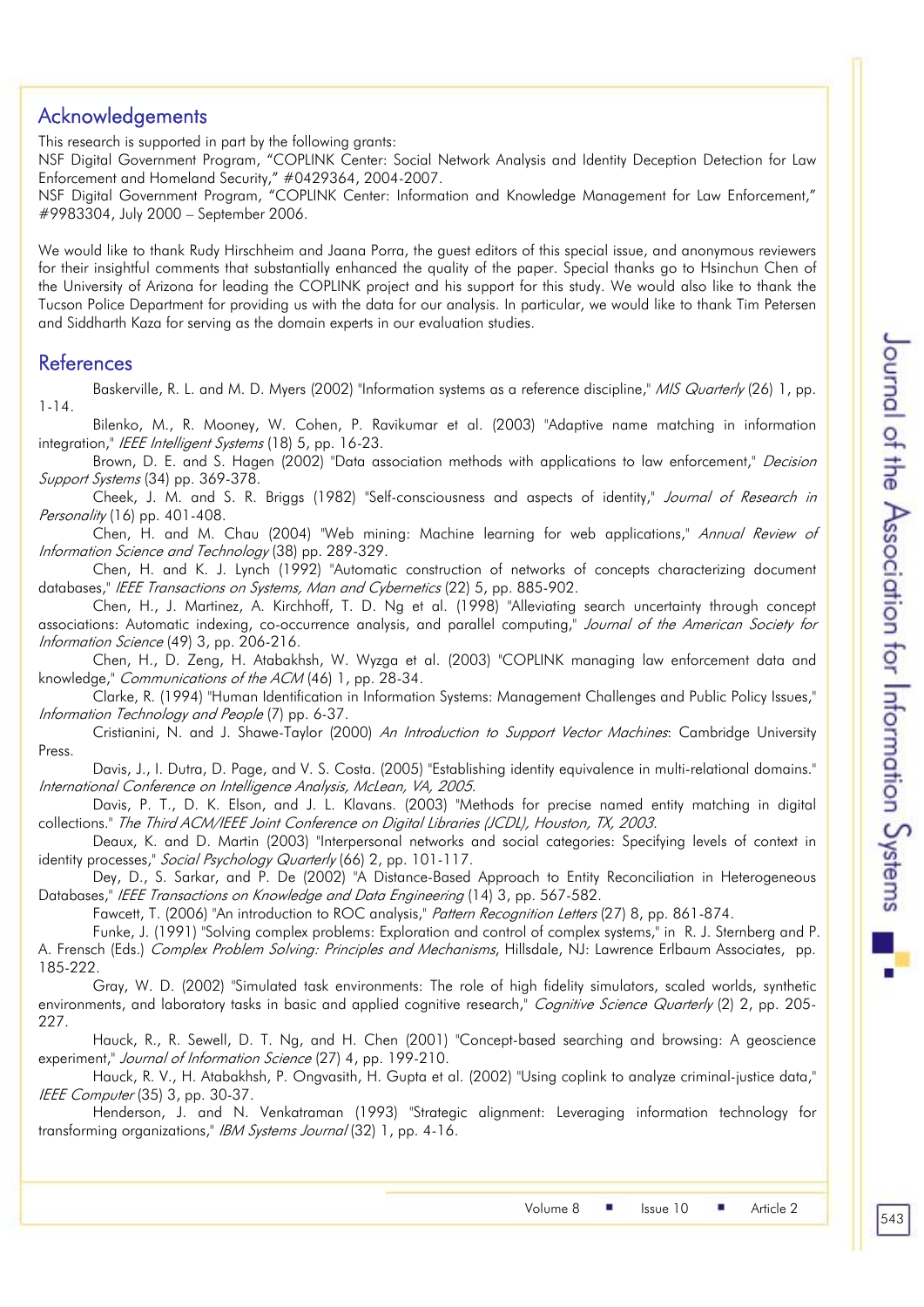Hevner, A. R., S. T. March, J. Park, and S. Ram (2004) "Design science in Information Systems research," MIS Quarterly (28) 1, pp. 75-105.

Ianni, F. A. J. and E. Reuss-lanni (1990) Network Analysis. California, USA: Palmer Enterprises.

Jonas, J. (2006) "Identity resolution: 23 years of practical experience and observations at scale." Chicago, IL, USA: ACM Press.

Langley, P. and S. Sage. (1994) "Induction of selective Bayesian classifiers." the 10th conference of Uncertainty Artificial Intelligence, Seattle, WA, 1994, pp. 399-406.

Levenshtein, V. I. (1966) "Binary codes capable of correcting deletions, insertions, and reversals," Soviet Physics Doklady (10) pp. 707-710.

March, S. T. and G. F. Smith (1995) "Design and natural science research on information technology," Decision Support Systems (15) 4, pp. 251-266.

Marshall, B., S. Kaza, J. Xu, H. Atabakhsh et al. (2004) "Cross-jurisdictional criminal activity networks to support border and transportation security." the 7th Annual IEEE Conference on Intelligent Transportation Systems (ITSC 2004), Washington, D.C., 2004.

Mumford, E. (1998) "Problems, knowledge, solutions: Solving complex problems." International Conference on Information Systems, Helsinki, Finland, 1998.

Mumford, E. (1999) Dangerous Decisions - Problem Solving in Tomorrow's World. New York: Kluwer Academic/Plenum Publishers.

National Drug Intelligence Center (2007) "National Drug Threat Assessment 2007," http://www.usdoj.gov/ndic/pubs21/21137/index.htm (May 11, 2007).

Quesada, J., W. Kintsch, and E. Gómez Milán (2005) "Complex problem solving: A field in search of a definition?," Theoretical issues in Ergonomics Sciences (6) 1, pp. 5-33.

Quinlan, J. R. (1986) "Introduction of decision trees," Machine Learning (1) pp. 86-106.

Quinlan, J. R. (1993) C4.5: Programs for Machine Learning. Amsterdam, the Netherlands: Morgan Kaufmann.

Redman, T. C. (1998) "The impact of poor data quality on the typical enterprises," Communications of the ACM (41) 3, pp. 79-82.

Schaffer Library of Drug Policy (2007) "The Lessons of Prohibition and Drug Legalization " http://www.druglibrary.org/schaffer/debate/myths/myths6.htm (September 14, 2007).

Schroeder, J., J. Xu, H. Chen, and M. Chau (2007) "Automated criminal link analysis based on domain knowledge," Journal of the American Society for Information Science and Technology (58) 6, pp. 842-855.

Stryker, S. and R. T. Serpe (1982) "Commitment, identity salience, and role behavior: Theory and research example," in W. Ickes and E. S. Knowles (Eds.) Personality, Roles, and Social Behavior, New York: Springer-Verlap, pp. 199-218.

Tajfel, H. and J. C. Turner (1986) "The social identity theory of inter-group behavior," in S. Worchel and L. W. Austin (Eds.) Psychology of Intergroup Relations, Chicago: Nelson-Hall.

Turner, J. C. (1999) "Some current issues in research on social identity and self-categorization theories," in N. Ellemers, R. Spears, and B. Doosje (Eds.) Social Identity: Context, Commitment, Content, Blackwell: Oxford.

Wang, G., H. Chen, and H. Atabakhsh (2004) "Automatically detecting deceptive criminal identities,"

Communications of the ACM (47) 3, pp. 71-76.

Wang, G. A., H. Chen, J. J. Xu, and H. Atabakhsh (2006) "Automatically detecting criminal identity deception: An adaptive detection algorithm," IEEE Transactions on Systems Man and Cybernetics (Part A-Systems and Humans) (36) 5, pp. 988-999.

Wasserman, S. and K. Faust (1994) Social Network Analysis: Methods and Applications. Cambridge: Cambridge University Press.

Witten, I. H. and E. Frank (2005) Data Mining: Practical Machine Learning Tools and Techniques, 2 edition. San Francisco: Morgan Kaufmann.

Xu, J. and H. Chen. (2003) "Untangling criminal networks: A case study." *the 1st NSF/NIJ Symposium on* Intelligence and Security Informatics (ISI'03), Tucson, AZ, 2003, pp. 232-248 LNCS 2665.

Zelkowitz, M. and D. Wallace (1998) "Experimental models for validating technology," IEEE Computer (31) 5, pp. 23-31.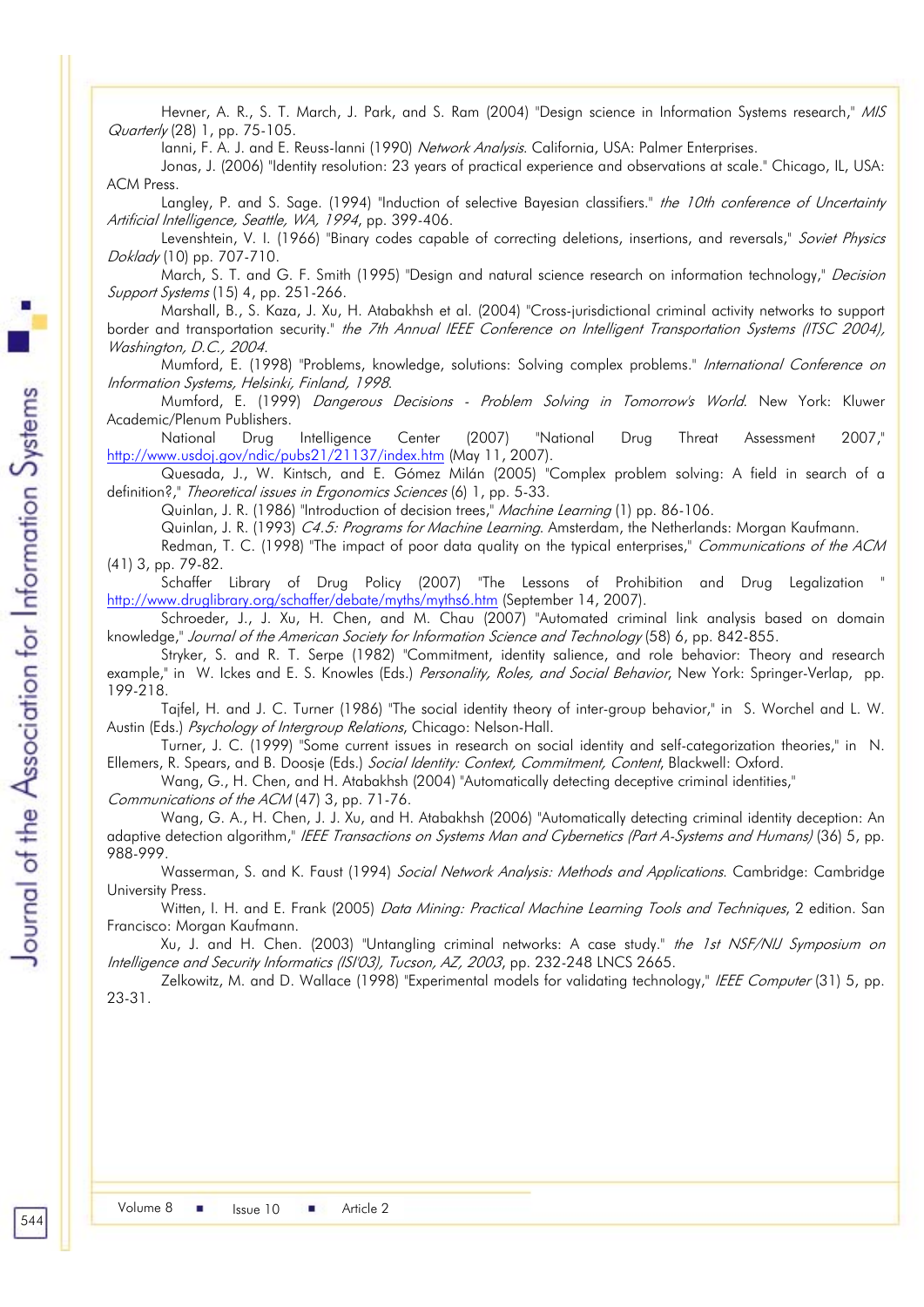# About the Authors

Jennifer Xu is an Assistant Professor of Computer Information Systems at Bentley College. She received her PhD in Management Information Systems from the University of Arizona. Her research interests include data mining, Web mining, social network analysis, knowledge management, and information visualization. Her work has appeared in several IS journals and conferences including ACM Transactions on Information Systems, Journal of the American Society for Information Science and Technology, IEEE Transactions on Systems, Man, and Cybernetics, Communications of the ACM, Decision Support Systems, International Journal of Human-Computer Studies, and International Conference on Information Systems.

G. Alan Wang is an Assistant Professor of Business Information Technology at Virginia Tech, Blacksburg, VA. He received his Ph.D. degree in Management Information Systems from the University of Arizona in 2006, and his Master's degree in Industrial Engineering from Louisiana State University in 2001. His research interests include heterogeneous data management, data cleansing, data mining and knowledge discovery, and decision support systems. He has published in Communications of the ACM, IEEE Transactions on Systems, Man, and Cybernetics, IEEE Computer, Group Decision and Negotiation, and Journal of the American Society for Information Science and Technology.

Jiexun Li is an Assistant Professor in the College of Information Science and Technology at Drexel University, Philadelphia, PA. He received his Ph.D. degree in Management Information Systems from the University of Arizona in 2007 and his Master's degree in Management from Tsinghua University, Beijing, China in 2002. His research focuses on data/text mining and machine learning for knowledge discovery. His research in knowledge discovery has covered various application areas such as business, bioinformatics, and security. He has published in Communications of ACM, Journal of the American Society for Information Science and Technology, Bioinformatics, IEEE Transactions on Information Technology in Biomedicine, and Decision Support Systems.

Michael Chau is an Assistant Professor in the School of Business at the University of Hong Kong. He received a Ph.D. degree in Management Information Systems from the University of Arizona and a bachelor degree in Computer Science and Information Systems from the University of Hong Kong. His current research interests include information retrieval, Web mining, data mining, knowledge management, electronic commerce, security informatics, and intelligence agents. He has published more than 60 research articles in various journals and conferences including IEEE Computer, ACM Transactions on Information Systems, Journal of the America Society for Information Science and Technology, Annual Review of Information Science and Technology, Decision Support Systems, International Journal of Human-Computer Studies, Communications of the ACM, and International Conference on Information Systems. More information can be found at http://www.business.hku.hk/~mchau/.

Copyright © 2007, by the Association for Information Systems. Permission to make digital or hard copies of all or part of this work for personal or classroom use is granted without fee provided that copies are not made or distributed for profit or commercial advantage and that copies bear this notice and full citation on the first page. Copyright for components of this work owned by others than the Association for Information Systems must be honored. Abstracting with credit is permitted. To copy otherwise, to republish, to post on servers for commercial use, or to redistribute to lists requires prior specific permission and/or fee. Request permission to publish from: AIS Administrative Office, P.O. Box 2712 Atlanta, GA, 30301- 2712 Attn: Reprints, or via e-mail from ais@gsu.edu.